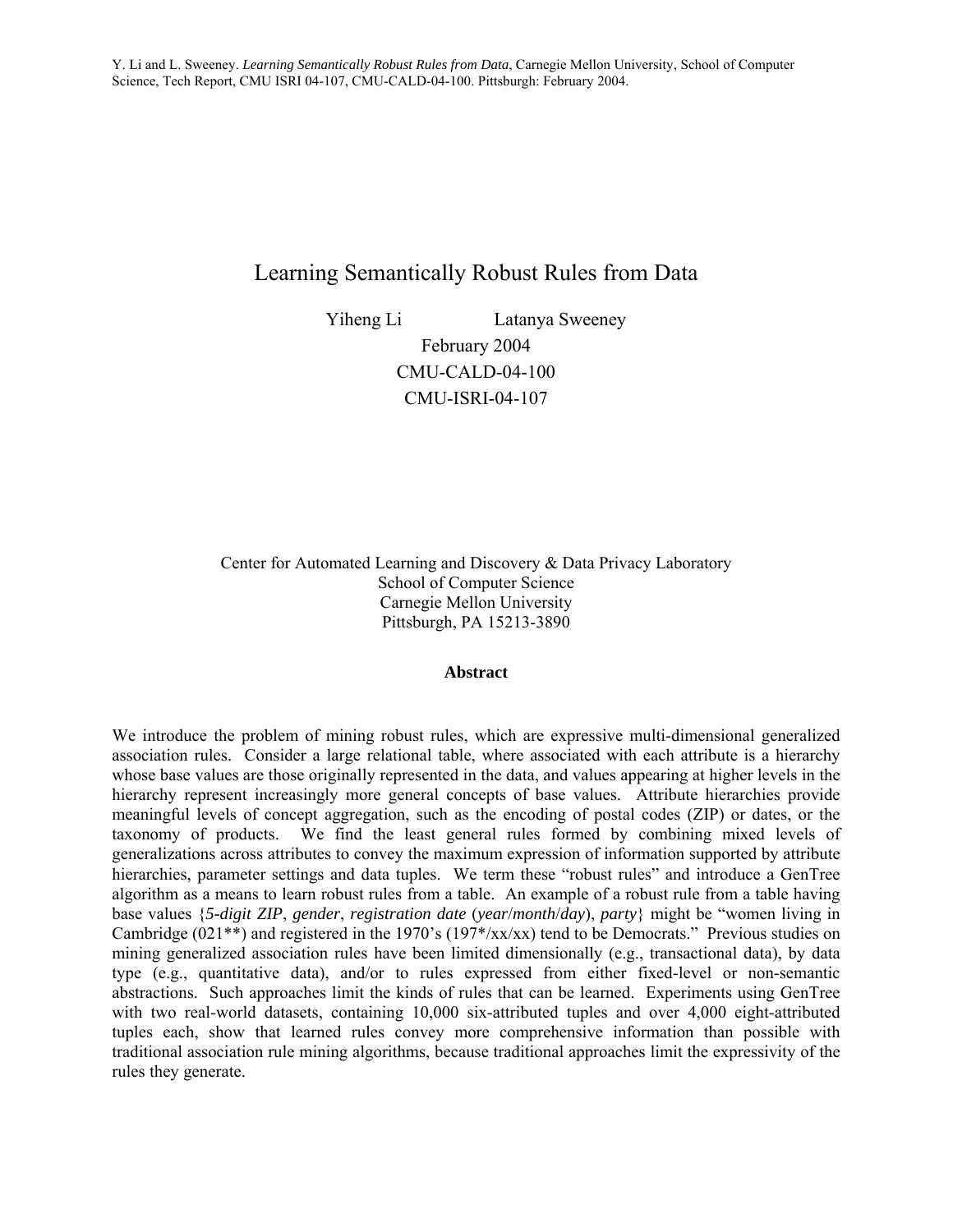This research was supported in part by the Data Privacy Laboratory, the Center for Automated Learning and Discovery, and the NSF Aladdin Center, all in the School of Computer Science at Carnegie Mellon University.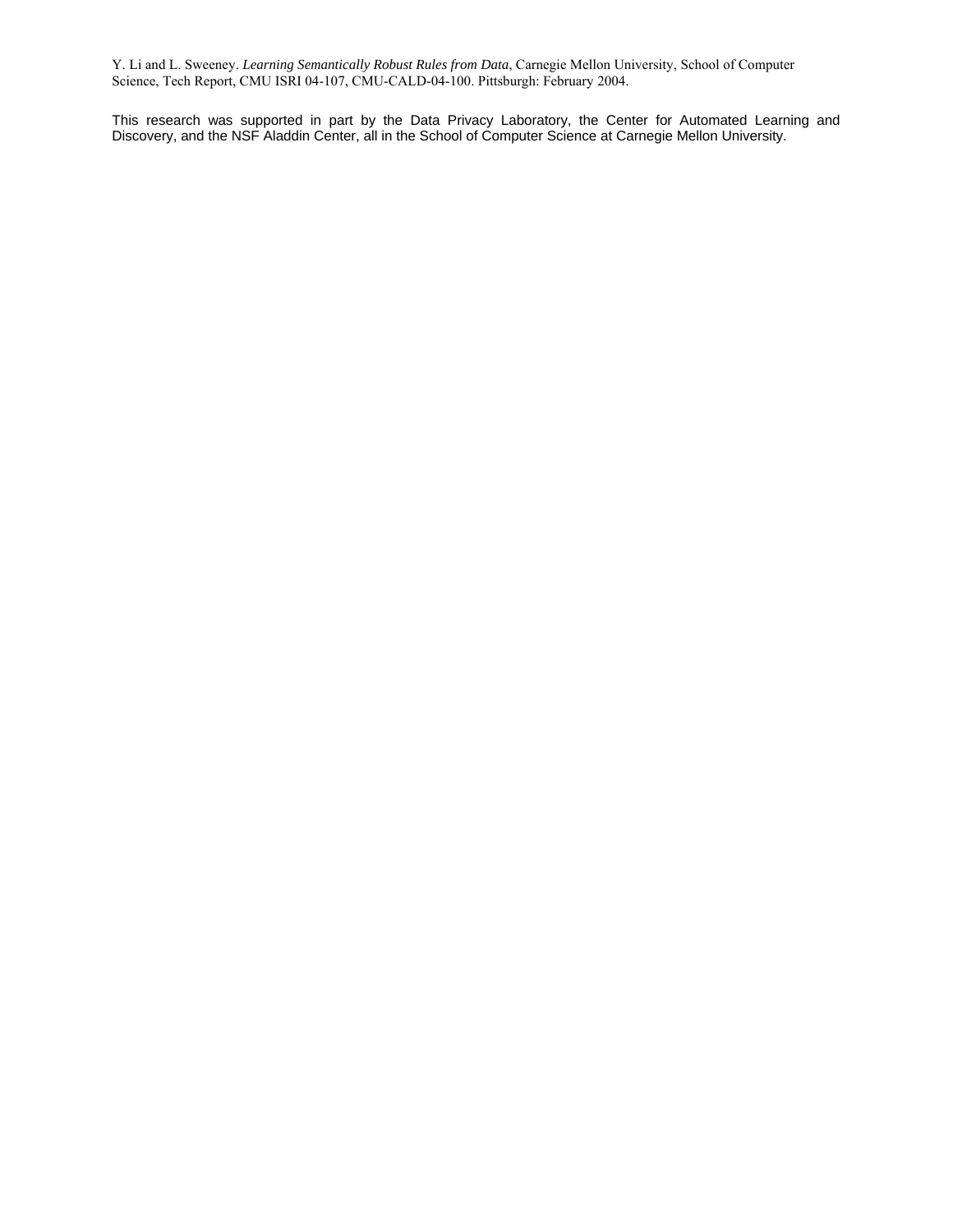**Keywords:** *Association rules, rule learning, hierarchical learning, data mining.*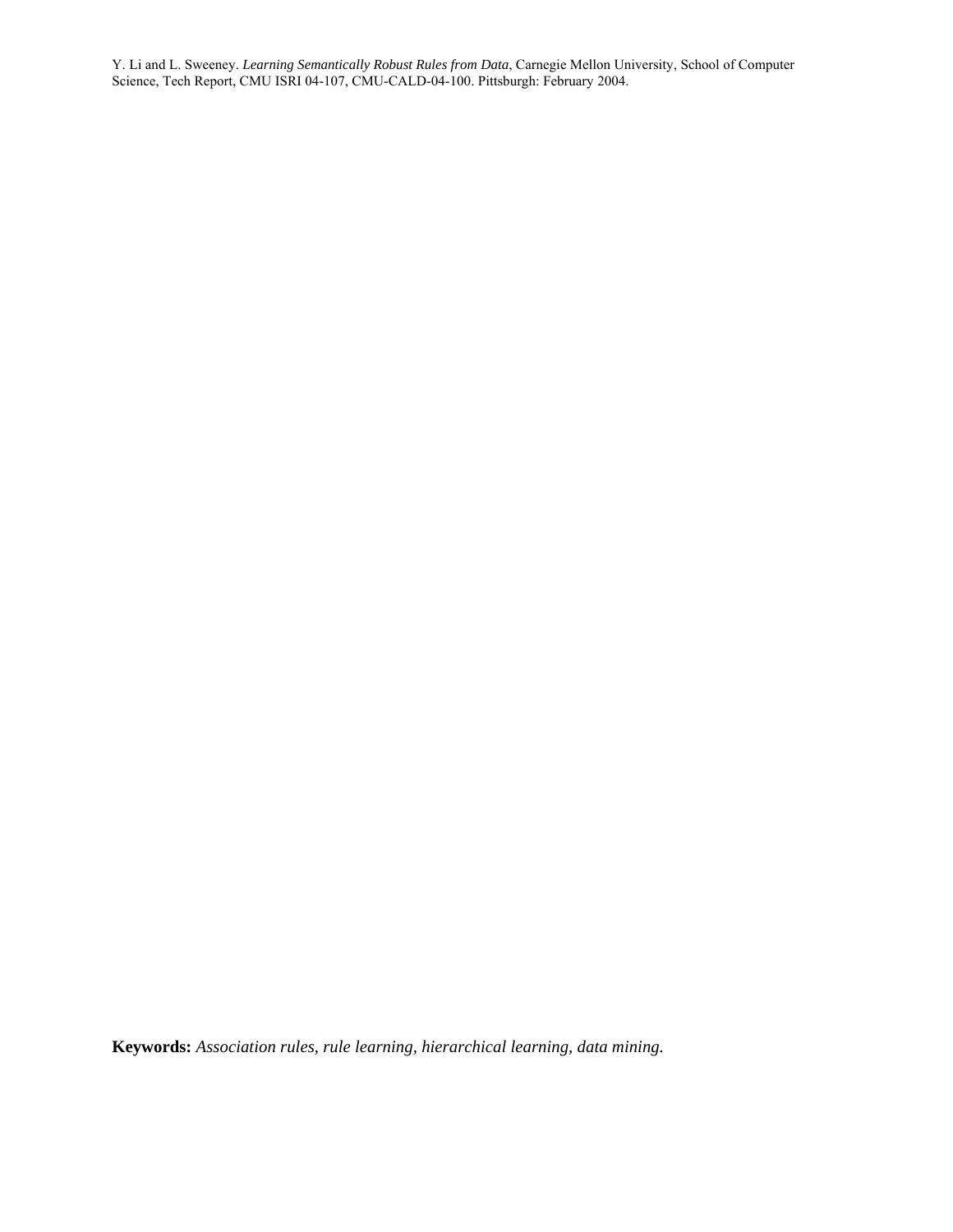# **1. Introduction**

The problem of discovering meaningful associations between data elements in a large sample of examples is important to marketing, management, and policy decision-making. Learned associations, expressed as rules, are the basis of association rule learning, first introduced in 1993 [1]. Given sets of items in an information repository, an association rule is an expression of the form Body  $\Rightarrow$  Head, where Body and Head are sets of items. An association rule can be stated as "Body tends to Head." An example of an association rule is: "People living in ZIP 02139, tend to be Democrats." An association rule is corroborated by the data from which it is observed by two measures – support and confidence. *Support* is the probability that both Body and Head are satisfied: P( Body & Head ). *Confidence* is the conditional probability that given Body is satisfied, Head is also satisfied: P( Head | Body ). In a list of registered voters, the association rule "People living in ZIP 02139, tend to be Democrats" has 19% support and 57.9% confidence.

 Finding the most "meaningful" rules for decision makers requires not only quantifiable corroboration of the rule using support and confidence, but also the ability to express the rule in semantic terms that are most useful to the decision maker. So, association rule learning can be formulated as a problem of searching through a predefined space of potential rules for the rules that best fits the examples quantifiably and semantically.

 By selecting a rule representation, the human designer implicitly defines the space of all rules that an association rule learner (or "learner") can ever represent and therefore can ever learn. We use the symbol R to denote the set of all possible rules that a learner may consider regarding a relational table *D*. R is determined by the human designer's choice of representations to express the semantics associated with data values in *D*. The simplest choice is to rely on values in *D* alone. In this case, learned rules can only be expressed in the base values of *D*. Even though some values in *D* may be semantically related to other values (e.g., both milk and juice are beverages) there is no representation provided by which the learner can consider joining related values (milk and juice) to attain more generalized rules (about beverages) that may be more corroborated or more generally expressed.

 In 1995, the notion of associating a concept hierarchy with base values in transactional data was introduced [2, 8]. Rules could then be learned not only over the base values but also over generalized concepts that semantically related base values. For example, given transactions of grocery purchases and an "is-a" hierarchy that related milk and juice as beverages, rules involving milk, juice and beverages could then be learned. Such rules are called *generalized association rules* (or "cross-level" rules).



**Figure 1. Attribute hierarchy for ZIP codes in Cambridge, Massachusetts, shown as domain generalization hierarchy on left and as value generalization hierarchy on right.** 

 In the work presented herein, we allow the human designer to express a much larger and semantically extended rule space by associating membership hierarchies (e.g., "is-a") with each attribute in a large relational table *D*. The base values appearing in an attribute of *D* appear as base values in the attribute's hierarchy. Values appearing at higher levels in the hierarchy represent more general concepts that remain semantically consistent with the base values. Therefore, attribute hierarchies impose a "more-generalthan" relation on their values. Figure 1 has an example of an attribute hierarchy for postal codes (ZIP) in Cambridge, Massachusetts. Attribute hierarchies provide meaningful levels of concept aggregation,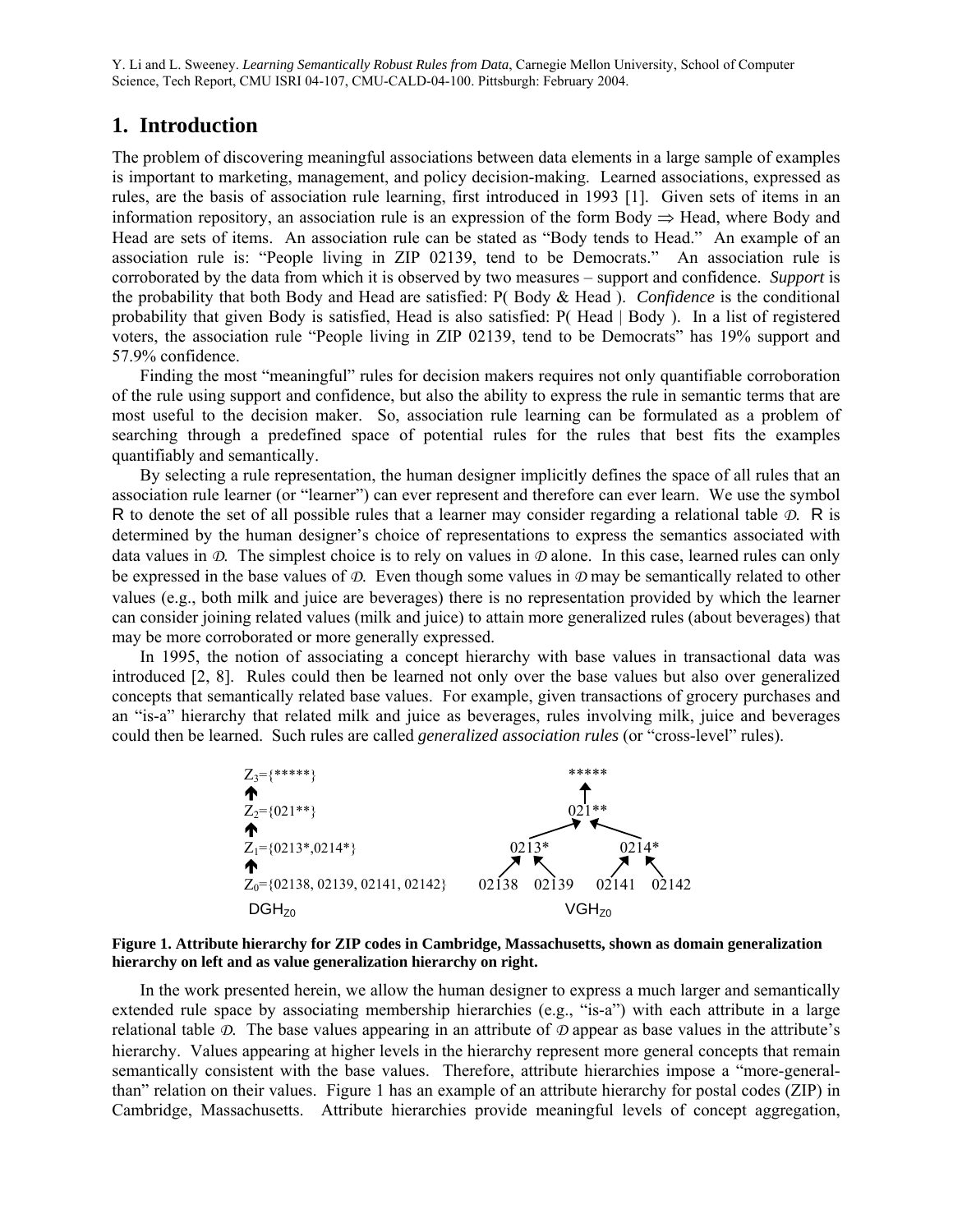which could be the encoding of ZIP codes or dates, or the taxonomy ("is-a") of products. Even quantitative data such as age or income, can have meaningful attribute hierarchies achieved by aggregating base values into increasing, non-overlapping ranges. For example, dates of birth can be generalized to month and year of birth, year of birth, 5-year age ranges, and so forth.

 Attribute hierarchies greatly expand the size of the space of potential rules (R) a learner must consider. Rules can now express mixed levels of concept aggregation realized by combinations of values across different hierarchy tiers. We term these *multi-dimensional generalized association rules*. Figure 2 provides examples.

- A. "People living in ZIP 02139, tend to be Democrats." [Support: 19.0%, Confidence: 57.9%]
- B. "Women living in Cambridge (021<sup>\*\*</sup>) and registered in the 1970's (197<sup>\*</sup>/\*\*/\*\*), tend to be Democrats." [Support: 2.6%, Confidence: 83.0%]
- C. "Republican Whites living in ZIP 15213 and owning home, tend to be females with no children." [Support: 2.1%, Confidence: 55.4%]

**Figure 2. Multi-dimensional generalized association rules. Rule (A) is traditionally expressed in original base values. Rules (B) and (C) have terms from higher levels in their hierarchies. The source table for (A) and (B) has attributes {***5-digit ZIP***,** *gender***,** *registration date* **(***year***/***month***/***day***),** *party***}. The table for (C) additionally includes {***race/ethnicity***,** *own home***,** *number of children***}.** 

 Increasing the size of R yields additional rules to consider, but the learner's task is to find "meaningful" rules, which are based on quantifiable corroboration and semantic expressiveness. Support and confidence quantify corroboration, and attribute hierarchies structure the semantics of rule expressions.

 Predefined attribute hierarchies embed a priori groupings of concepts considered useful to human decision-makers, who construct them and who must interpret learned rules based on them. A learner can exploit the semantics of the "more-general-than" relation imposed by attribute hierarchies to assess the expressive power of potential rules to humans.

 Each of the multi-dimensional generalized association rules in Figure 3 has the same quantified corroboration in data (e.g., the same support and confidence for the same tuples). Yet, to human decisionmakers these statements do not equally convey the same expressive power.

- A. "People living in ZIP 1521\*, tend to be registered in 1965 (1965/\*\*/\*\*)."
- B. "People living in ZIP 152\*\*, tend to be registered in August 1965 (1965/08/\*\*)."
- C. "People living in ZIP 152\*\*, tend to be living in ZIP 1521\* and registered in August 1965 (1965/08/\*\*)."

## **Figure 3. Multi-dimensional generalized association rules learned from a table having attributes {***ZIP***,** *registration date***} and having equal support and confidence for the same corroborating tuples. Of these, rule (C) is a robust rule, having the most general expression for the Body and the most specific expression for the Head.**

 The interpretation of association rules by humans is like an *if*-*then* implication. In the mathematical implication  $p \Rightarrow q$ , *p* is the hypothesis, *q* is the conclusion, and  $p \Rightarrow q$  is translated in English as "if *p* then *q*" [5]. An association rule (written Body  $\Rightarrow$  Head), having a hypothesis (Body) with a large number of potential elements and a conclusion (Head) narrowly specific, is considered more useful, because the broadly stated hypothesis expands the scope of items subject to the hypothesis, and the specific conclusion provides exacting information about the subjects. So, rules having the most generalized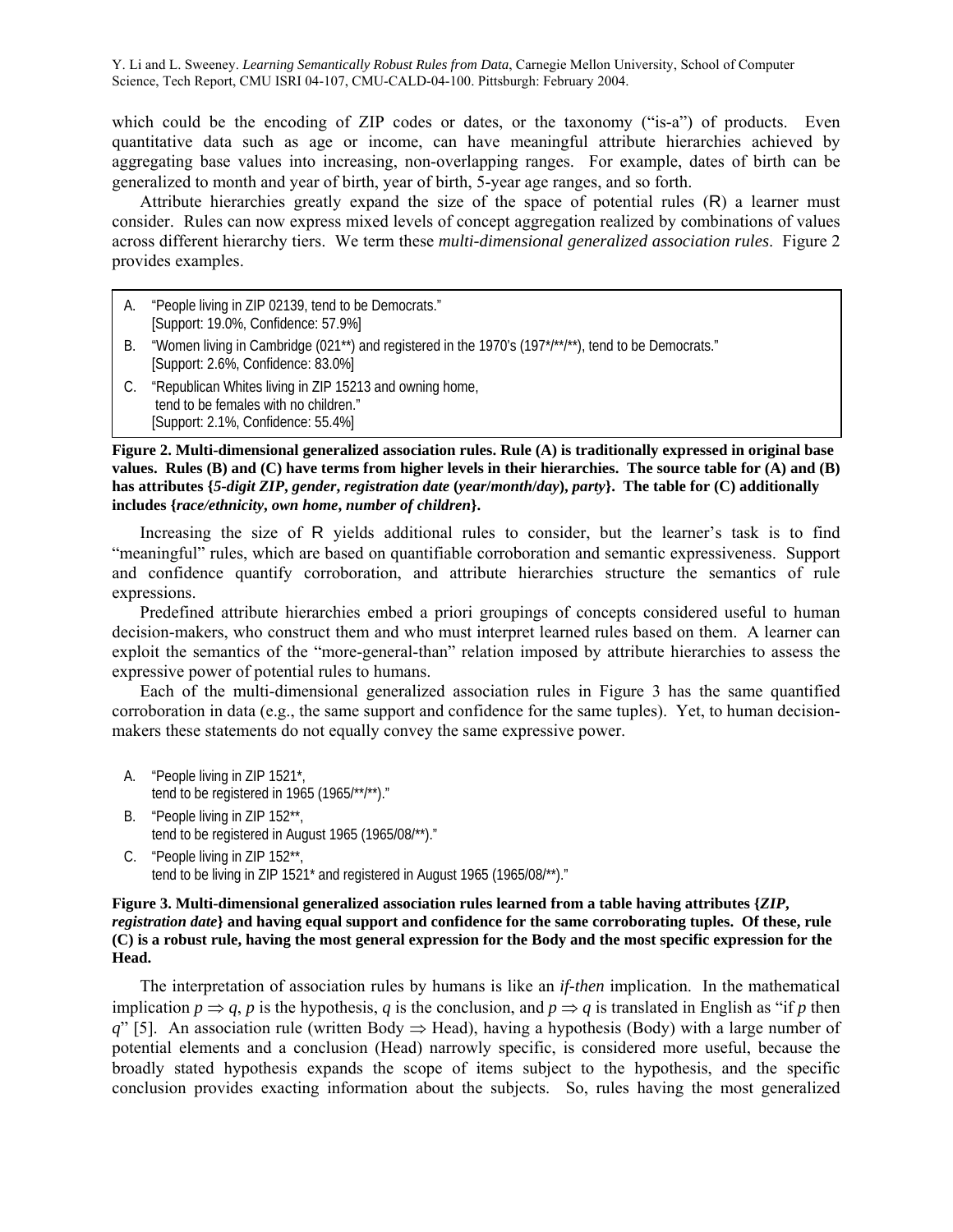expressions in the Body and the most specific expressions in the Head are desired. We term these *robust rules*. Of the rules in Figure 3, only rule C is a robust rule.

 A robust rule has quantifiable measures of support and confidence as well as semantic constraints. A Body is more generally expressive in one rule than another if its terms appear at the same or higher levels in attribute hierarchies and/or if it has fewer terms. Similarly, a Head is more specifically expressive in one rule than another if its terms appear at the same or lower levels in attribute hierarchies and/or it has more terms. Rules having the most generally expressive Body and the most specifically expressive Head for the same corroborating tuples are the robust rules for those tuples. A set of tuples will have at least one robust rule, which is a multi-dimensional generalized association rule. It may have more than one robust rule.

 The work described herein uses the structure imposed by attribute hierarchies and observed examples in  $\mathcal D$  to organize the search of R for robust rules. Before we describe how this search is efficiently achieved in technical terms (in Section 3), we discuss prior work (in Section 2). After the GenTree structure and algorithm are presented (in Section 3), experimental results on real-world datasets are provided (in Section 4) that show the nature and number of robust rules learned. This paper ends with a comparison of GenTree to foreseeable extensions to prior work that could attempt to learn robust rules.

# **2. Background**

## **2.1 Partial Ordering and Learning**

The idea of using general-to-specific ordering in concept learning has been studied. Given training examples, a concept learner recognizes similar instances not appearing in the training examples. Plotkin (1971) provided an early formalization of the more-general-than relation [4]. Simon and Lea (1973) gave an early account of learning as search through a hypothesis space [7]. Version spaces and the Candidate-Elimination algorithm were introduced by Mitchell (1982) in which a more-general-than partial ordering is used to maintain a set of consistent hypotheses and to incrementally refine this representation as each new positive training example is encountered [3]. Sebag (1996) presents a disjunctive version space approach to learn from noisy data [5]. A separate version space is learned for each positive training example, then new instances are classified by combining the votes of different version spaces. In the work presented herein, we extend these notions to rule learning to define and structure a larger and richer rule space for learning robust rules from a relational table.

## **2.2 Attribute Hierarchies and Semantics**

Recently, Sweeney (2002) introduced attribute hierarchies as a basis for generalizing data to achieve semantically useful, yet provably anonymous data [10]. In the work presented herein, we similarly exploit the semantics of predefined attribute hierarchies not only to improve human interpretation of results, but also to enrich rule representations and to determine the semantic utility of learned rules.

## **2.3 Association Rule Learning**

Agrawal et al. (1993) introduced the notion of learning single concept associations, expressed as rules, from base values in transactional data [1]. Srikant and Agrawal (1995) added a pre-defined "is-a" concept hierarchy over all the items in a transactional database to learn generalized association rules [8]. Learned rules involved terms at cross-levels of the hierarchy. Somewhat simultaneously, Han and Fu (1995) also introduced the use of a pre-defined "is-a" hierarchy to learn cross-level rules from transactional data, but the characterization was not one of learning more general rules by involving terms appearing increasingly higher in the hierarchy as was done in [8], but of "drilling down" to learn more specific rules by involving terms appearing increasingly lower in the hierarchy [2]. Srikant and Agrawal (1996) mined association rules from quantitative data in relational tables, thereby providing an early account of multi-dimensional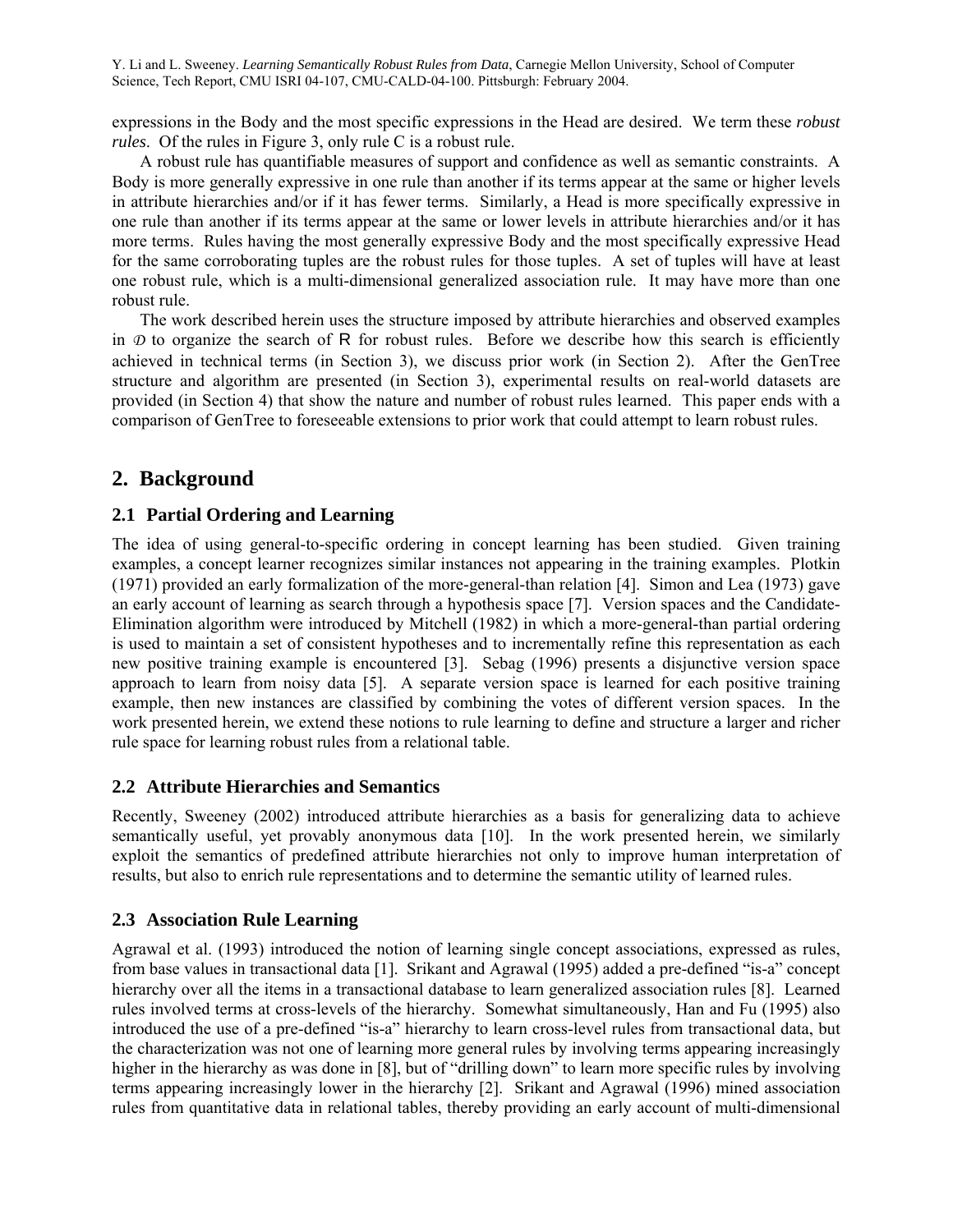rules [9]. Quantitative values appearing in the table were partitioned into intervals whose ranges were determined from the distribution of values appearing in the table. Learned rules were expressed in terms of base values and intervals. However, different tables having the same attributes may have rules expressed in different intervals because intervals are not pre-defined. This can confound rule comparison across tables.

 In the work presented herein, we associate pre-defined "more-greater-than" hierarchies with each attribute, categorical or quantitative, in a large relational table. We then provide an efficient means to learn multi-dimensional rules from the table using the hierarchies. Recognizing that many more rules can now be expressed, we provide a quantitative and semantic basis for determining the most useful (or "robust") rules.

# **3. Methods**

Prior to presenting methods to learn robust rules efficiently, we precisely define our terms and introduce the notion of a generalization tree.

## **3.1 Technical Details of Attribute Hierarchies**

Given an attribute *A* of a table  $\mathcal{D}$ , we define a **domain generalization hierarchy** DGH<sub>A</sub> for *A* as a set of functions  $f_h$  :  $h=0,\ldots,k-1$  such that:

$$
A_o \xrightarrow{f_0} A_1 \xrightarrow{f_1} \dots \xrightarrow{f_{k-1}} A_k
$$

$$
\bigcup_{h=0}^k A_h
$$

 $A = A_0$  and  $|A_k| = 1$ . DGH<sub>A</sub> is over:

Clearly, the  $f_h$ 's impose a linear ordering on the  $A_h$ 's where the minimal element is the base domain  $A_0$ and the maximal element is  $A_k$ . The singleton requirement on  $A_k$  ensures that all values associated with an attribute can eventually be generalized to a single value. Because generalized values are used in place of more specific ones, it is important that all domains in the hierarchy be semantically compatible.

Given a domain generalization hierarchy DGH<sub>A</sub> for an attribute *A*, if  $v_i \in A_i$  and  $v_i \in A_j$  then we say  $v_i \leq$ *v<sub>i</sub>* if and only if  $i \leq j$  and:

$$
f_{j-1}(\ldots f_i(\nu_i)\ldots) = \nu_j
$$
  

$$
\bigcup_{h=0}^k A_h
$$

This defines a *partial ordering*  $\leq$  on:

Such a relationship implies the existence of a **value generalization hierarchy**  $VGH<sub>A</sub>$  for attribute A. Figure 1 illustrates a domain and value generalization hierarchy for domain  $Z_0$ , representing ZIP codes for Cambridge, Massachusetts.

We recognize situations in which it may be advantageous to consider several different DGH's for the same attribute. However, as long as such DGH's have the same singleton as their maximal elements, we may represent all of them in one corresponding VGH. In this case, the VGH is a general Directed Acyclic Graph (DAG), instead of a simple tree structure.

 The search for meaningful rules realized from a table can be efficiently organized by taking advantage of a naturally occurring structure over the rule space – a general-to-specific ordering of rules imposed by the domain generalization hierarchies.

For simplicity, let us assume only one DGH is associated with each attribute, Given table  $\mathcal{D}(A_1, \ldots, A_n)$ *A<sub>m</sub>*) and DGH<sub>Ai</sub>'s,  $1 \le i \le m$ , the set of all possible generalizations of values in  $\Phi$  comprise a **generalization hierarchy**,  $GH_{\mathcal{D}} = DGH_{A1} \times ... \times DGH_{Am}$ , assuming the Cartesian product is ordered by imposing coordinate-wise order.  $GH_{\mathcal{D}}$  defines a lattice whose minimal element has values in the same domains as *D*. Each node in the lattice represents a unique combination of generalization concepts for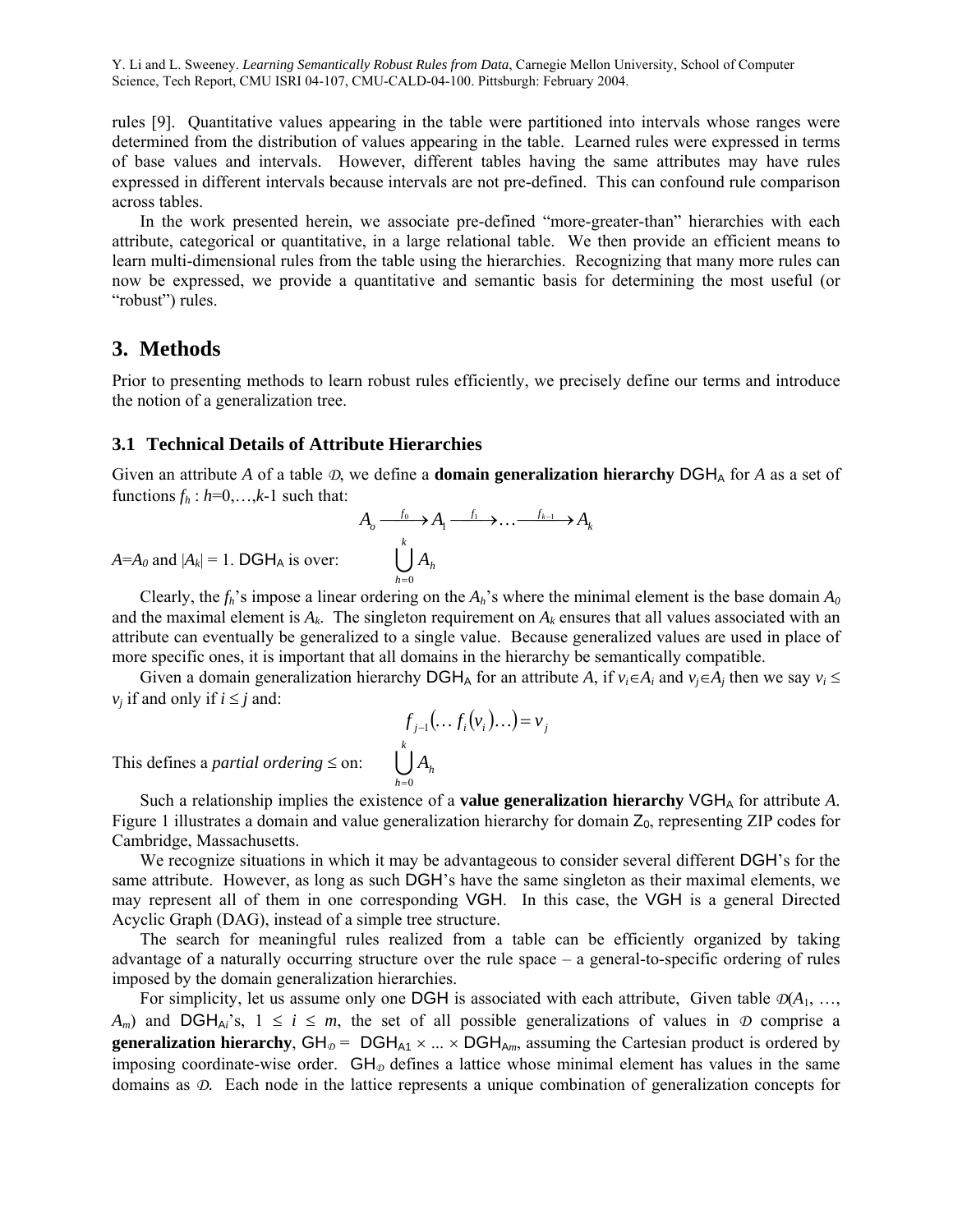expressing rules in *D*. We know that the number of nodes in the lattice is the product of sizes of the attribute hierarchies: *m DGHi* .

We define a **pair** to be any two such nodes that can be connected through a set of function links  $(l_1, l_2)$  $\dots$ ,  $l_m$ ), where

$$
l_i = \prod_{h=h1}^{h2} f_{Aih} \text{ or } \equiv \text{(equal to self)}.
$$

 The total number of pairs in the lattice is the number of possible multi-dimensional cross-level rules that can be represented. The number of possible rules is greater, being instantiated by values appearing in the table.

 Because we view learning as a search, it is natural to consider exhaustive search through the entire rule space. But even for a table having a few short attributes, these equations show exhaustive search prohibitive. So, we are interested in efficient algorithms that search very larges rule spaces for robust rules.

### **3.2 Notations in DAG**

*i*

1

Because the concept of Directed Acyclic Graph (DAG) is heavily involved in our methodology, we clarify the basic notations we use. We use lower case letters, such as *x*, to denote *nodes* (or vertices) in a DAG. We say "*x* is connected to *y*" or "there is a connection between *x* and *y*", if there is an edge between *x* and *y*, regardless of direction. We call *p* a *parent* of *c* and *c* a *child* of *p*, if there is an edge starting at *p* and ending at *c*. We call "*p*' an ancestor of *c*" and "*c* a descendant of *p*'" if there is an edge from *p*′ to *c* in the transitive-closure of the corresponding DAG.

## **3.3 Rule Definition**

A *generalized association rule* in transaction databases is defined in [2]. We basically follow that definition and define the *multi-dimensional generalized association rule* in relational databases.

Let  $A = \{A_1, ..., A_m\}$  be a set of attributes in a relational dataset  $D$ , where each  $A_i$  has an associated hierarchy, the VGH of which is a DAG. A *multi-dimensional generalized association rule* is an implication of the form  $X \Rightarrow Y$ , where  $X = \{v_1^x, v_2^x, ..., v_m^x\}$ ,  $Y = \{v_1^y, v_2^y, ..., v_m^y\}$ , and  $v_i^x, v_i^y$  are a values in  $A_i$ 's hierarchy. It is required that no  $v_i^y$  be an ancestor of  $v_i^x$ , i.e.  $v_i^y \le v_i^x$ , for all  $1 \le i \le m$ . We call *X* the Body of a rule and *Y* the Head of a rule. We follow the traditional definition of confidence and support for association rules. *Confidence* equals  $c$  if  $c$ % of the data tuples in  $\mathcal D$  that support Body also support Head; *Support* equals *s* if *s*% of data tuples in *D* support both Body and Head. Given our definition, clearly, any data tuple that supports Head must also support Body, because each attribute value in Body is more-general-than (or equal to) the corresponding value in Head. Hence, support for a multidimensional generalized association rule is simply the percentage of data tuples that support Head.

 Traditional association rules are special cases of our definition. For example, a traditional rule of the form  $\{v_1^x\} \Rightarrow \{v_2^y\}$ , is equivalent to our form of  $\{v_1^x, *_{2}, *_{3}, ..., *_{m}\}\Rightarrow \{v_1^y, v_2^y, *_{3}, ..., *_{m}\}\$ , where  $v_1^x = v_1^y$ and each \**i* represents the highest level of generalization in *Ai*'s hierarchy (root in corresponding VGH*Ai*).

 The benefit of our definition is its capability of expressing more interesting rules. Consider the following example. Let  $A = \{5\text{-digit ZIP}, \text{ registration date (year/month/day)}, \text{status}\},$  we may have  ${0,11**}, 1996/**/**, *\} \Rightarrow {0,21**}, 1996/08/**,$  active}, with 89.8% confidence and 4.5% support. This rule learns both in "width", i.e., from knowing nothing to learning something about an attribute (e.g., "\*⇒active" for attribute *status*); and in "depth", i.e., from knowing something to learning something more specific about an attribute ("1996/\*\*/\*\* ⇒ 1996/08/\*\*" for attribute *registration date*). The latter type of learning ("in depth") cannot be achieved traditionally.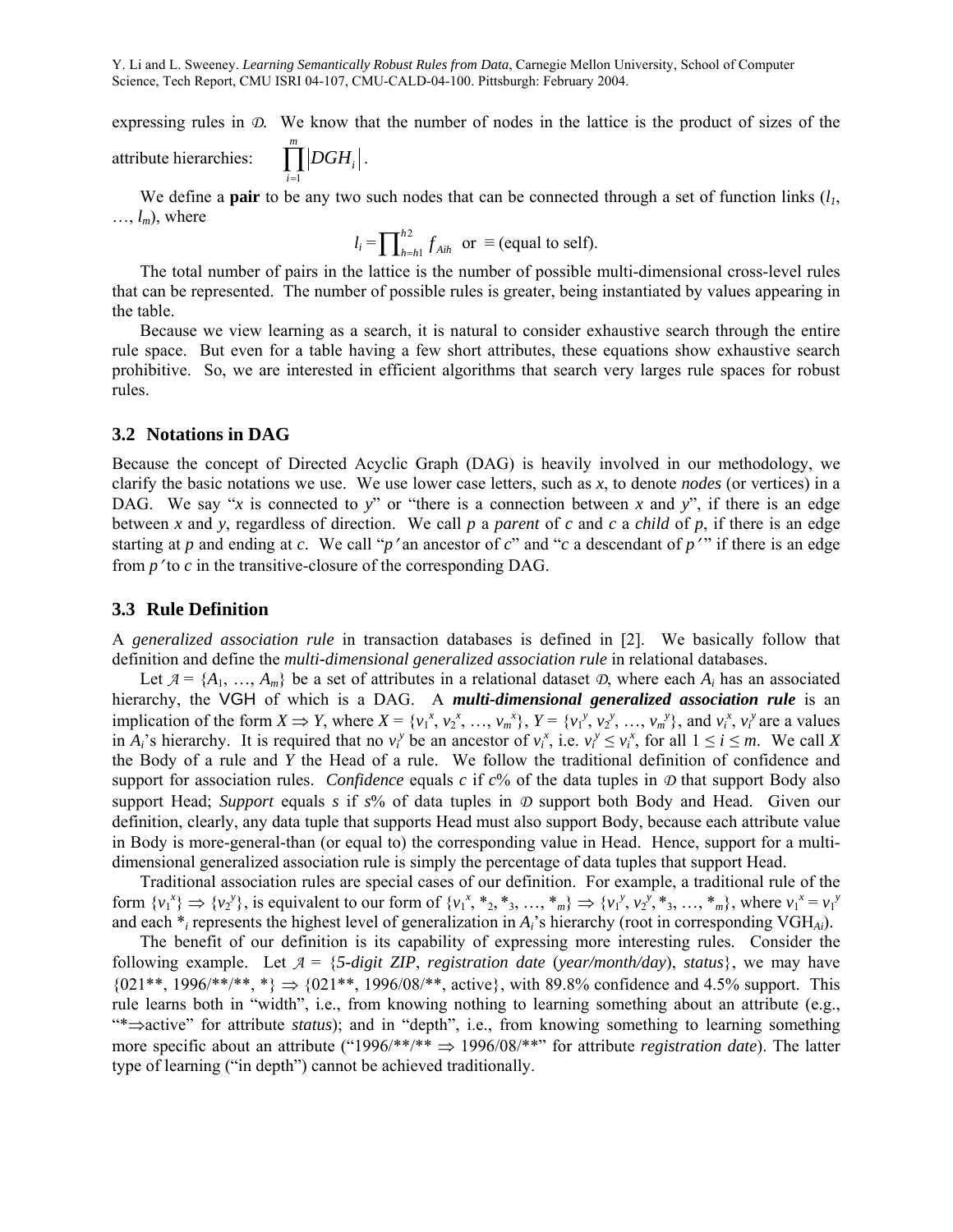## **3.4 GenTree Definition**

A generalization tree (*GenTree*) is a DAG, which represents the multi-dimensional generalization relations among all data tuples in a relational dataset over a set of hierarchical attributes, and satisfies the properties of *completeness* and *conciseness*.

 There are two types of nodes in GenTree: leaves and non-leaves. Each *leaf* node represents a corresponding data tuple. Each *non-leaf* node represents a multi-dimensional generalization form and the set of data tuples that can be generalized to that form. *Root* is a special non-leaf node, which represents the overall generalization of all attributes (total suppression of all attributes) and the set of all data tuples.

## *3.4.1 Notations in GenTree*

We use:

*Form*( $x$ ) to denote the corresponding multi-dimensional generalization form (or expression form if  $x$ ) is a leaf) which *x* represents. An example is  $Form(x) = (ab^*, 1^*)$  in Figure 4.

*Form* $(x)$ *i* to denote the value of the *i*'th attribute in *Form* $(x)$ ; and,

*Tuples*( $x$ ) to denote the set of tuples that can be expressed by, or can be generalized to *Form*( $x$ ).

**Table** *D*

|     | attribute 1attribute 2 |  |  |  |  |  |
|-----|------------------------|--|--|--|--|--|
| aba | 11                     |  |  |  |  |  |
| aab | 11                     |  |  |  |  |  |
| abb | 10                     |  |  |  |  |  |
| abb | 11                     |  |  |  |  |  |
| aaa |                        |  |  |  |  |  |

**Hierarchy (VGH) of an attribute 1** 



**Hierarchy (VGH) of an attribute 2** 



**GenTree based on** *D*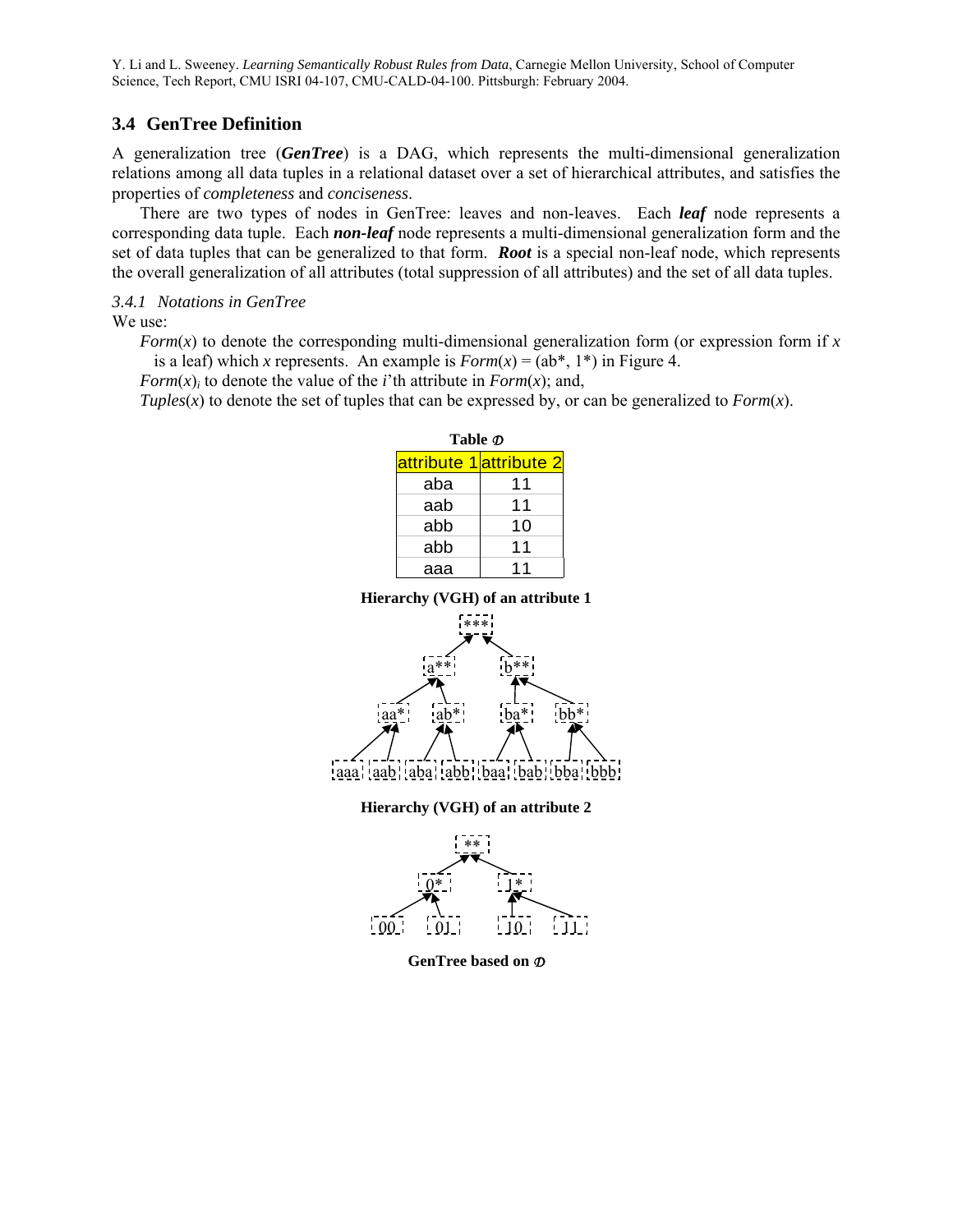

**Figure 4. A GenTree using the table and VGH's shown. Tuples in the table appear as leaves. Parents are generalizations. The number associated with node** *x* **shows how many tuples are represented by it, i.e.,**   $|Tuples(x)|$ .

#### *3.4.2 Definitions in a Generalization Tree*

We define  $Form(x)_i$  <  $Form(y)_i$  and  $Form(y)_i$  >  $Form(x)_i$  iff.  $Form(y)_i$  is "more-general-than"  $Form(x)_i$ in  $VGH_i$ . That is, the path from  $Form(x)_i$  to  $Form(y)_i$  in  $VGH_i$  exists;

We define  $Form(x) = Form(y)$  iff.  $Form(x)_i = Form(y)_i$  for all  $1 \le i \le m$ ;

We define  $Form(x) \leq Form(y)$  (and  $Form(y) \geq Form(x)$ ) iff.  $Form(x)_i \leq Form(y)_i$  for all  $1 \leq i \leq m$ , and *Form* $(x)$ <sup>*j*</sup>  $\leq$  *Form* $(y)$ <sup>*j*</sup> for at least one *j*,  $1 \leq j \leq m$ ;

We define *x* an *ancestor* of *y* (and *y* a *descendant* of *x*) if  $Form(x) > Form(y)$ , and also define *x* a *parent* of *y* (*y* a *child* of *x*) if *x* and *y* are directly connected. Clearly, *root* is an ancestor of all other nodes and a leaf is never an ancestor.

Given node *b*, an ancestor *a*, and *c*, a parent of *a*, the rule  $Form(a') \Rightarrow Form(b)$  is a **robust rule** iff:  $Form(a) \leq Form(a') \leq Form(c)$  and  $\exists Form(x)$ , s.t.  $Form(a') \leq Form(x) \leq Form(c)$  over the same tuples.

### *3.4.3 Properties of a Generalization Tree*

*Completeness*: Let *O* be the set of all data tuple sets  $Tuples(z)$ 's, where  $z \in \{all \text{ nodes in a GenTree}\}\,$  $\exists$  *Form*( $z'$ ), s.t. *Tuples*( $z'$ ) $\notin$ *O*.

 That is, for any data tuple set that is not found in *Q*, you will not be able to use a generalization form based on attributes' hierarchies to represent it accurately.

*Conciseness*: For  $\forall$  node  $z \in \{all \text{ nodes in a GenTree}\}$  (except *root*), ∄ another form *Form*(*z'*), s.t.  $Tuples(z') = Tuples(z)$  and  $Form(z') \leq Form(z)$ .

 That is, each node's form is the most concise one with regard to the tuples represented by it. *Root* is excluded because it has the most general generalization form, and serves as a foundation for tree construction.

### *3.4.4 Multiple Parents and Children*

With regard to parent and child, since GenTree is a DAG, each node may have multiple parents as well as multiple children. However, it is easy to prove that a node *x*'s possible maximal number of parents is the number of unsuppressed attributes in  $Form(x)$ ; and the possible maximal number of children is

$$
\sum\nolimits_{v \in non\_base(Form(x))} Fanout(v)
$$

where  $non\_base(Form(x))$  is the set of  $Form(x)$ 's non-base attribute values (in corresponding hierarchies), *Fanout*( $v$ ) is the number values that can be generalized to  $v$  directly (in corresponding hierarchy). For example, let's look at the node of the form (aa\*, 11) in Figure 4. The value "aa\*" of attribute 1, is an unsuppressed and non-base value with *Fanout*("aa\*") = 2 in the attribute 1's hierarchy; the value "11" of attribute 2, is an unsuppressed but base value in attribute 2's hierarchy. So the node could have at most 2 parents and 2 children, while in the actual tree it has 1 parent and 2 children, which is determined by the property of conciseness.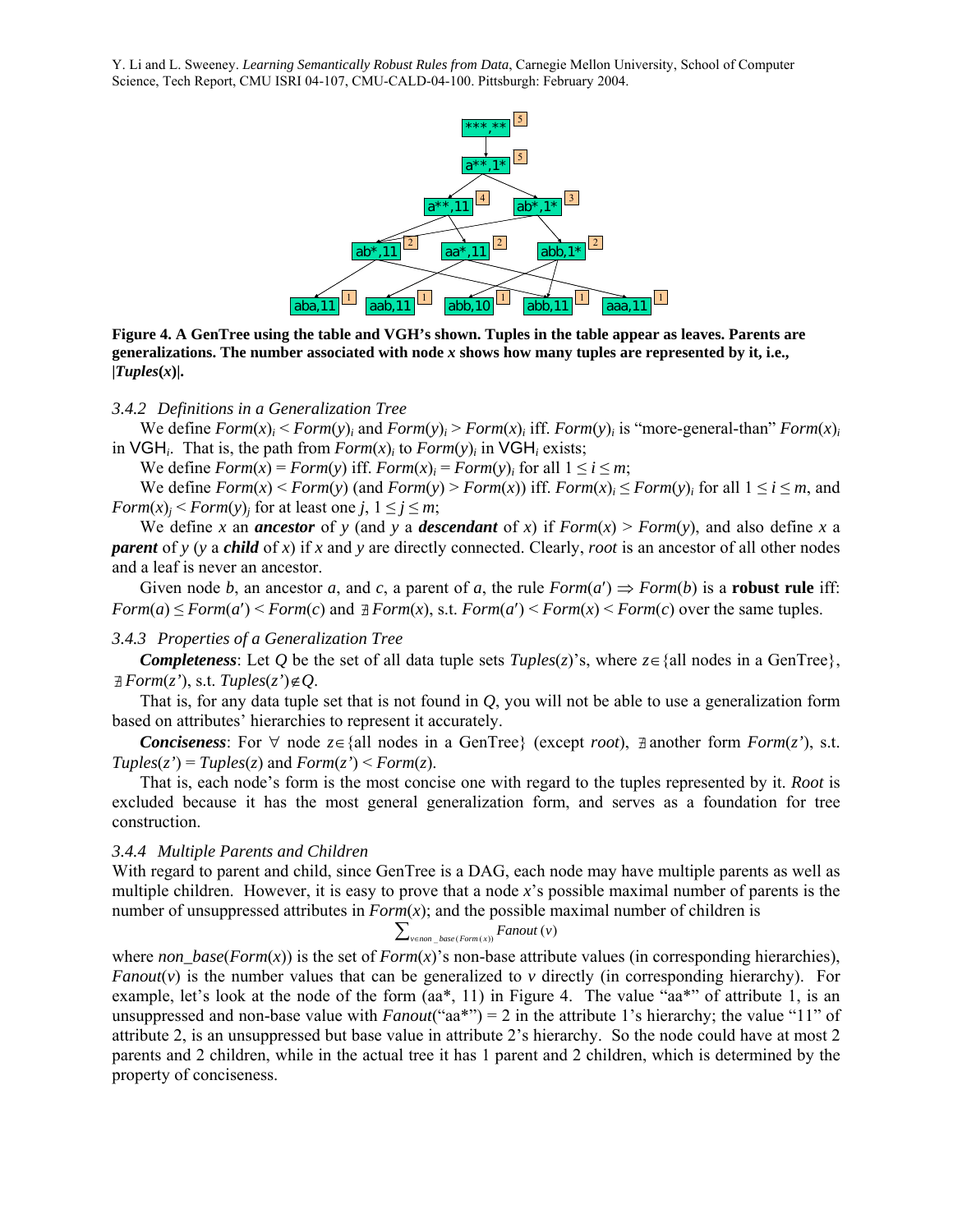## **3.5 GenTree Construction**

The basic steps of GenTree construction algorithm are shown in Figure 5. The main steps of this algorithm are step 2.6 and 2.7, which are shown in more detail in Figure 6 and 7, respectively.

 In step 2.6, the algorithm searches the current tree in a top-down direction for possible new non-leaf nodes that could be created due to *t*. It starts by setting a cursor *x* at *root* and comparing *x* with *t*: 1) If *t* will be a descendant of *x*, the algorithm moves *x* down to each of its children; 2) If  $Form(x) \geq Form(t)$ *i* for some attribute *i*, it determines whether each most concise common ancestor *g* of *x* and *t* is already created, if not,  $g$  is created and is inserted in step 2.7, then  $x$  is moved down to its children; 3) In other situations, same actions as in 2) except that *x* will not move further down. Step 2.6 guarantees the properties of completeness and conciseness.

## **Algorithm GenTree Construction**  Input: Table *D* and a VGH for each attribute in *D* Output: the root of the GenTree 1. create node *root* by generalizing all attributes to most general values, i.e., roots in hierarchies of all attributes; 2. **do** the following **until** all tuples in database *D* are treated: 2.1. pick a new tuple from *D*; 2.2. create leaf node *t* corresponding to the tuple picked; 2.3. **if** ( $\exists$  a non-leaf node *s*, *s.t. Form*(*s*) = *Form*(*t*)) **then do**: 2.3.1. connect *t* to *s* as its child; 2.3.2. **go to** 2.1; 2.4. create set *To\_Insert*; 2.5. add *t* to *To\_Insert*; 2.6. use the current tree to find all of the most concise new generalizations involving *t* and any eligible subset of current leaves, create corresponding non-leaf nodes and add them to *To\_Insert*; See Figure for details. 2.7. insert each node in *To\_Insert* to current tree, as a descendant of *root*; See Figure for details. 2.8. delete set *To-Insert*;

2.9. **go to** 2.1;

#### **Figure 5. Basic Steps of GenTree Construction.**  3 **ret rn** *t*

In Step 2.7, the algorithm's task is to find the proper parents and children for the new node *x*. The basic idea is starting from *root*, search downward for eligible parents of *x*. The tricky part is to find *x*'s children, details are shown in Figure 7.

## *3.5.1 Size of GenTree*

For simplicity, consider full tree-like hierarchies. The maximum number of more-general values of a base value equals "the height of the hierarchy  $-1$ ".

 For a combination of hierarchical attributes, the maximum number of cross-level ancestors of a leaf representing a base-valued tuple, is related to the product of the heights of the hierarchies:

$$
(\prod_i H_i)-1
$$

where *Hi* is the height of hierarchy associated with attribute *i*.

An extreme upper bound of GenTree size is:

$$
n \cdot \prod_i H_i
$$

where *n* is the number of data tuples.

 This is huge! BUT leaves have ancestors in common, and not all ancestors are necessary for a practical dataset, so actual GenTree size is much, much smaller than this upper bound!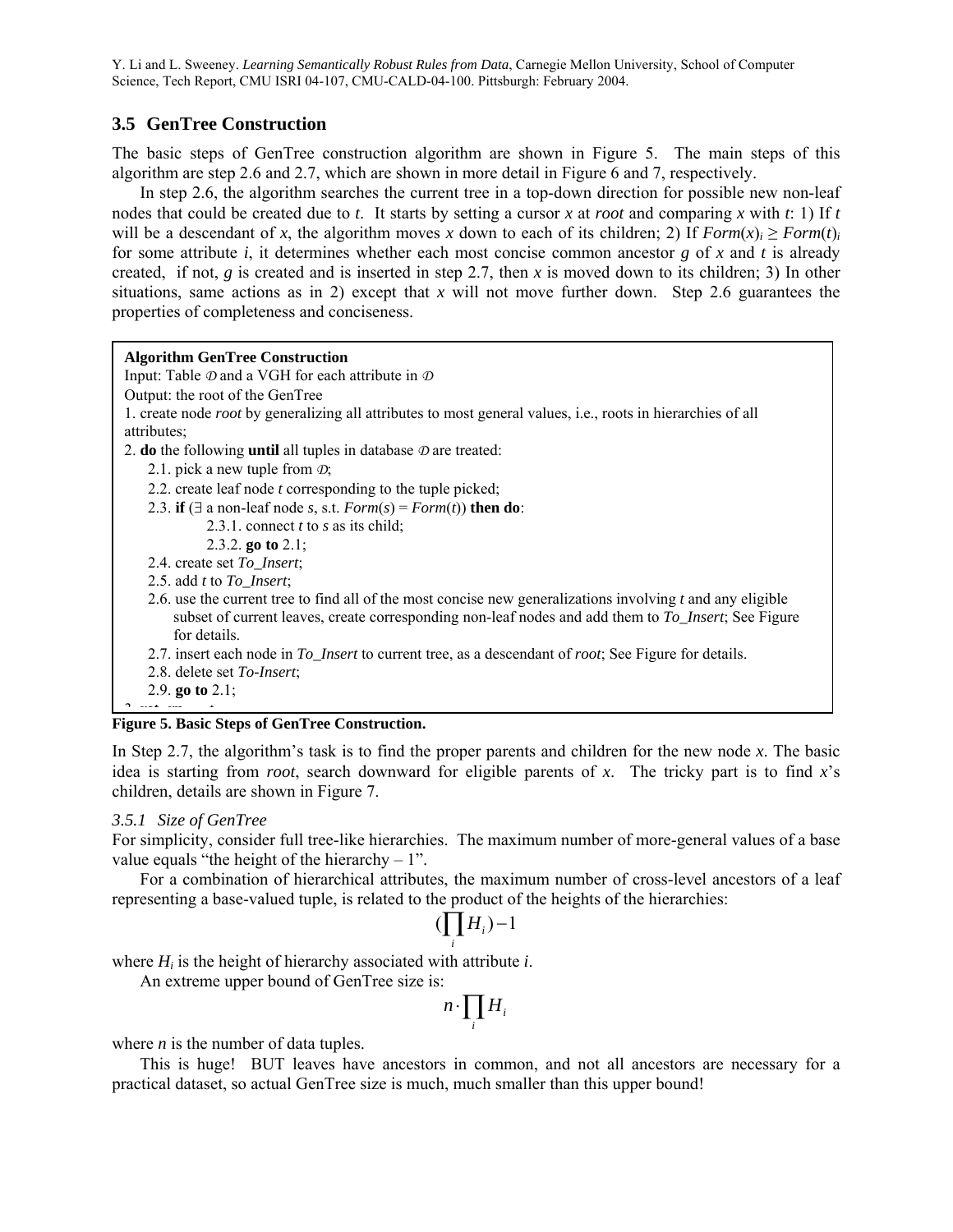### **Algorithm findNewNonLeafNodes**

Input: new leaf node *t*, node *root*.

Output: set NewNonLeaves, containing non-leaf nodes representing the most concise new generalizations involving *t* and any eligible subset of current leaves rooted at *root*.

1. **let** NewNonLeaves  $\leftarrow \Phi$ 

2. exploreNodePair(*t*, *root*, NewNonLeaves)

3. **return** NewNonLeaves

### **Algorithm exploreNodePair**

Input: new leaf node *t*, current node *x*, node set NewNonLeaves.

Output: void.

1. **if** (*x* has been called by another exploreNodePair( $t$ ,  $x$ , NewNonLeaves) **then return** 

- 2. compare *Form*(*t*) with *Form*(*x*)
	- 2.1. **case**  $(Form(t) \leq Form(x))$ :

2.1.1. **for** each child *y* of *x* **do** exploreNodePair( $t$ ,  $y$ , NewNonLeaves)

2.2. **case**  $(Form(t)_i \leq Form(x)_i$  for some *i*):

2.2.1. G  $\leftarrow$  generalize(*t*, *x*)

- 2.2.2. **for** each node *g* in G, if ( $\exists h$  in current tree, s.t. *Form*(*h*) = *Form*(*g*)) **then** add *g* to NewNonLeaves
- 2.2.3. **for** each child  $y$  of  $x$  **do** exploreNodePair( $t$ ,  $y$ , NewNonLeaves)
- 2.3. **case** (else):
	- 2.3.1. G  $\leftarrow$  generalize(*t*, *x*)

2.3.2. **for** each *g* in G, **if** ( $\exists h$  in current tree, s.t. *Form*(*h*) = *Form*(*g*)) **then** add *g* to NewNonLeaves

## **Algorithm generalize**

Input: node *x*, node *y*.

Output: node Set G, containing all of such node *g*, that is one of the most concise generalizations of *x* and *y*, i.e., s.t. *Form*(*g*) ≥ *Form*(*x*), *Form*(*g*) ≥ *Form*(*y*), with a guarantee that ∄ *g*' s.t. *Form*(*g*') ≥ *Form*(*x*), *Form*(*g*') ≥ *Form*(*y*) and *Form*(*g*') < *Form*(*g*).

1. **for** each  $i, 1 \le i \le m$ , **do**:

- 1.1. in the hierarchy of the *i*'th attribute, find the closest "more-general" values shared by  $Form(x)$ <sup>*i*</sup> and *Form*(*y*)*<sup>i</sup>*
- 1.2. add all found values in set V*<sup>i</sup>*
- 2. **let**  $G \leftarrow \Phi$
- 3. **for** each different generalization form, i.e., a combination of values chosen across  $V_i$ 's for all  $i, 1 \le i \le m$ , create a corresponding node *g* and add *g* to G
- 4. **return** G

**Figure 6. Algorithms that perform Step 2.6 in GenTree construction.** 

# **3.6 Rule Mining Algorithm**

Our goal is to efficiently mine robust rules from a table using a GenTree. We begin by precisely defining a robust rule. We then describe a conceptual algorithm for mining robust rules, and present an efficient one.

**Definition**: Given table  $\mathcal{D}$ , attribute set  $\mathcal{A} = \{A_1, \ldots, A_m\}$ , associated hierarchies and minimum support and confidence thresholds *minsup* and *minconf*, a multi-dimensional generalized association rule  $X \Rightarrow Y$ , is a **robust rule** with respect to the VGH*Ai*'s if the following conditions are satisfied:

1.  $|Tuples(Y)|/|\mathcal{D}| \geq minsup$  and  $|Tuples(Y)|/|Tuples(X)| \geq minconf;$ 

2.  $\exists Y'$ , s.t. *Tuples*(*Y'*) = *Tuples*(*Y*) and *Y'* < *Y*;

3.  $\exists X'$ , s.t.  $Tuples(X') = Tuples(X)$  and  $X' > X$ .

 In order to learn robust rules, we start by finding Heads. The property of conciseness of GenTree assures that the generalization form of each node (except *root*) is most explicit with regard to the tuple set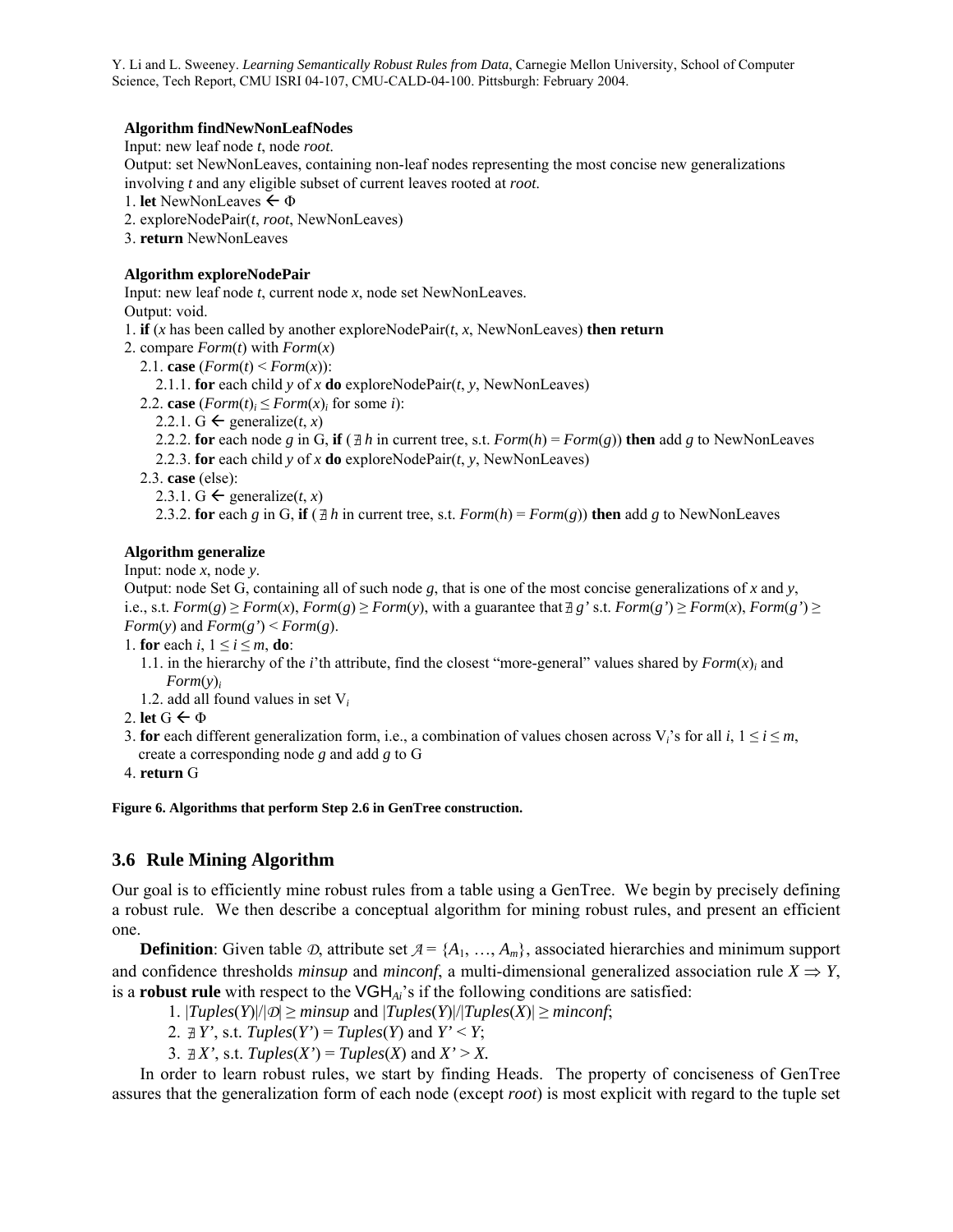it represents. The property of completeness assures that the set of node forms (except that of *root*) in GenTree may serve as a complete candidate set of Heads. Given *minsup* as a user-specified minimum support, we may prune the candidate set by removing  $\forall Form(p)$ , s.t.  $|Tuples(p)| < |D|$ •*minsup*.

 For each candidate Head *Y* (*Form*(*y*) = *Y*), how do we find a good corresponding Body *X* in order to complete a rule  $X \Rightarrow Y$ ?

| <b>Algorithm insertToTree</b><br>Input: node $x$ , node $r$ .                                                                                                                              |
|--------------------------------------------------------------------------------------------------------------------------------------------------------------------------------------------|
| Output: void.                                                                                                                                                                              |
| Assume: $Form(x) \leq Form(r)$ , or $Form(x) = Form(r)$ only if x is a leaf node and r is a non-leaf node                                                                                  |
| 1. if ( <i>r</i> has been called by another insertToTree( <i>x</i> , <i>r</i> )) then return<br>2. <b>let</b> ConnectAsChild = true //show whether x needs to be connected to r as a child |
| 3. for each child s of $r$ do:                                                                                                                                                             |
| 3.1. compare $Form(x)$ with $Form(s)$                                                                                                                                                      |
| 3.1.1. case $((Form(x) \leq Form(s))$ or $(Form(x) = Form(s), x$ is a leaf and s is a non-leaf):                                                                                           |
| 3.1.1.1. insertToTree $(x, s)$                                                                                                                                                             |
| 3.1.1.2. let ConnectAsChild = false                                                                                                                                                        |
| 3.1.2. case (x is a non-leaf, $Form(x) > Form(s)$ ):                                                                                                                                       |
| 3.1.2.1. insertBetween $(s, x, r)$                                                                                                                                                         |
| $3.1.2.2$ . <b>let</b> ConnectAsChild = false                                                                                                                                              |
| 3.1.3. case (x and s are a non-leaves, $Form(x)_i \leq Form(s)_i$ or $Form(x)_i \geq Form(s)_i$ for each $i, 1 \leq i \leq m$ ):                                                           |
| 3.1.3.1. addPossibleSubTree(s, x)                                                                                                                                                          |
| 4. <b>if</b> (ConnectAsChild = true) <b>then</b> connect x to r as its child                                                                                                               |
|                                                                                                                                                                                            |
| <b>Algorithm insertBetween</b><br>Input: node $s$ , node $x$ , node $r$ .                                                                                                                  |
| Output: void.                                                                                                                                                                              |
| 1. connect x to r as its child                                                                                                                                                             |
| 2. if (s is not a child of x yet) then connect s to x as its child                                                                                                                         |
| 3. disconnect $s$ , a former child, from $r$                                                                                                                                               |
|                                                                                                                                                                                            |
| <b>Algorithm addPossibleSubTree</b>                                                                                                                                                        |
| Input: node $s$ , node $x$ .                                                                                                                                                               |
| Output: void.                                                                                                                                                                              |
| 1. if (s has been called by another addPossibleSubTree(s, x)) then return                                                                                                                  |
| 2. for each child $u$ of $s$ do:                                                                                                                                                           |
| 2.1. if $(Form(u) \le Form(x)$ and u is not a child of x) then connect u to x as its child                                                                                                 |
| 2.2. else if ( <i>u</i> is a non-leaf node, $Form(x)$ ; $\leq Form(u)$ ; or $Form(x)$ ; $\geq Form(u)$ ; for each <i>i</i> , $1 \leq i \leq m$ ) then<br>addPossibleSubTree $(u, x)$       |
| Figure 7. Algorithms that perform step 2.7 in GenTree construction.                                                                                                                        |
|                                                                                                                                                                                            |

 From the definition, we know that data tuples that support Body form a superset of those for Head. The structure of GenTree and the property of completeness assure that all possible generalization forms for the tuples are represented by the ancestors shared by the leaves (tuples). We might falsely assume then that the forms of all such ancestors are useful Bodies. The property of conciseness guarantees each of these ancestors has a most specific generalization form representing a corresponding superset , but on the contrary, a Body of a robust rule must be of a most generalized form. So, the set of *y*'s ancestor nodes only provide an initial set of candidates for Bodies. The node *y* itself is also included if rules with confidence of 100% are considered. Given *minconf* a user-specified minimum confidence, we also prune candidates by removing all nodes *p* s.t.  $|Tuples(p)| > |Tuples(y)|/minconf$ .

 Of the ancestors that are candidates for Bodies, how do we find most generalized form(s) for each of them? For each node *c* taken from the candidates, examine each of its parent *c'*. Usually,  $|Tuples(c')|$  >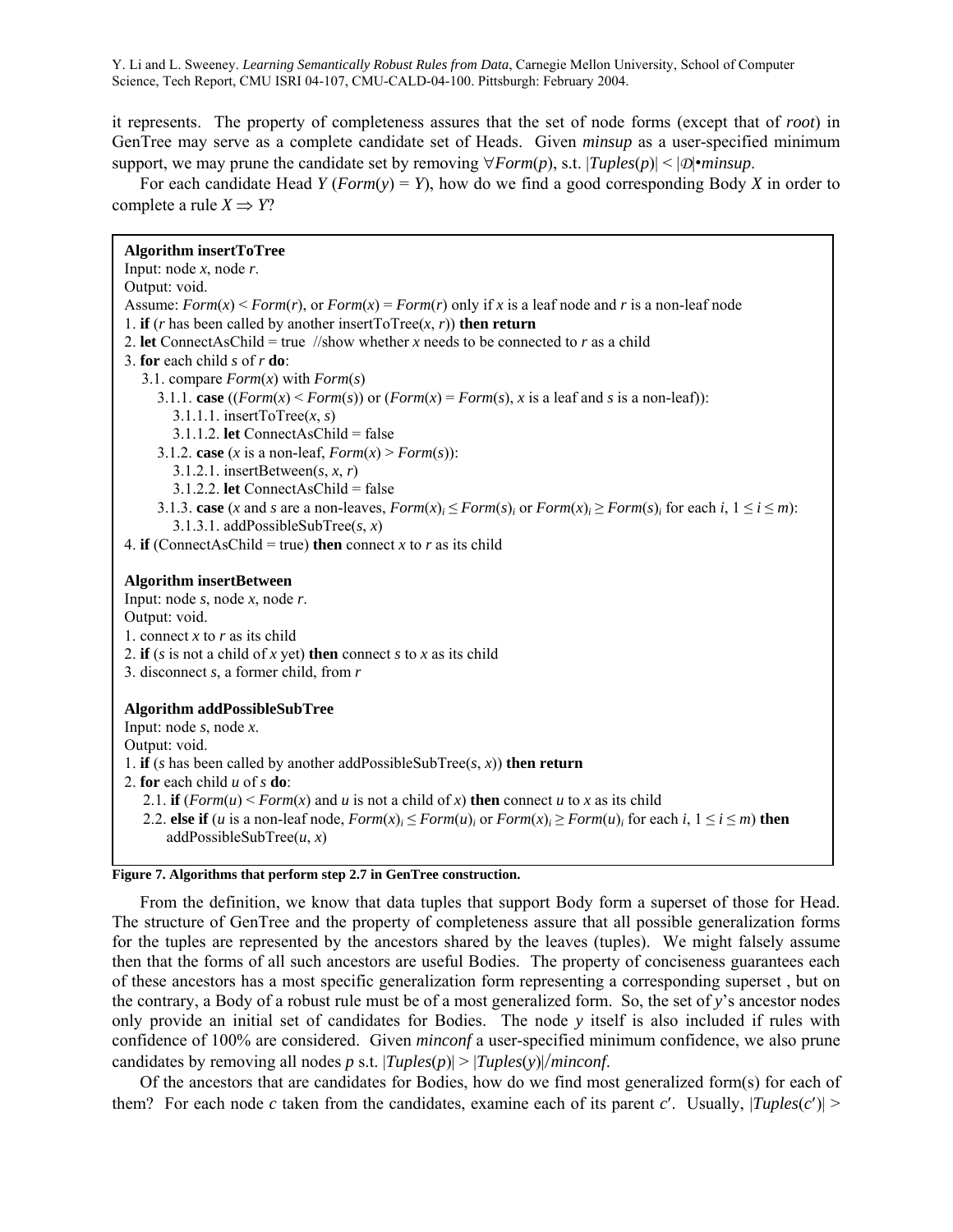$|Tuples(c)|$  because of the superset-set relation, and the pair(*c*, *c'*) bound the expression of a Body *X* such that  $Form(c) \le X \le Form(c')$ . We generate the most generalized form(s) in terms of *c* and *c'*, as described below.

We compose Body  $X = Form(x)$  such that  $Form(c) \leq Form(x) \leq Form(c')$  and  $\exists Form(r)$  where *Form*( $x$ ) < *Form*( $r$ ) < *Form*( $c'$ ). This is done as follows using each  $c_i$ ,  $c_i'$  and VGH<sub>i</sub>. Let *S* be the set of all possible generalization forms between *c* and *c*′, inclusive. Remove all generalizations from *S* whose tuples would not be *Tuples*(*c*). Remove each generalization  $G_1$  from *S* if there exists a  $G_2$  in *S* such that  $G_2 > G_1$ . Each of the resulting forms in *S* is an expression for *X*.

 This is a conceptual non-efficient algorithm for finding robust rules in a GenTree. Figure 8 provides an efficient algorithm. Starting at each child of *root*, we traverse the GenTree in a top-down direction and treat the generalization form of each node a candidate of Head  $Y$  ( $Form(y) = Y$ ). If the number of tuples which a node represents does not satisfy *minsup*, none of its descendants will be visited. For each candidate node *y*, all eligible ancestor nodes (with regard to *minconf*) will be visited as a candidate of *X*'s foundation. We create actual *X*'s by further generalizing them to most general forms that represent the same set of tuples.

## **Figure 8. Algorithms for mining robust rules from a GenTree.**  For some GenTree, there is a special situation: *root* has only one child *q*. In this case, *Tuples*(*q*) = **Algorithm mineRobustRules**  Input: node *root*, rule parameters *minsup* and *minconf*. Output: association rule set R, which satisfies *minsup* and *minconf*. 1. **let**  $R \leftarrow \Phi$ 2. **for** each child *s* of *root* **do** findRulesFor(*s*, *minsup*, *minconf*, R) 3. **return** R **Algorithm findRulesFor**  Input: node *s*, rule parameters *minsup* and *minconf*, rule set R. Output: void. 1. **if** (*s* has been called by another findRulesFor(*s*, *minsup*, *minconf*, R)) **then return**  2. **if** (|*Tuples*(*s*)| does not satisfy *minsup*) **then return** 3. findGoodPairs(*s*, *s*, *minconf*, R) //rules with 100% confidence also considered 4. **for** each child *q* of *s* **do** findRulesFor(*q*, *minsup*, *minconf*, R) **Algorithm findGoodPairs**  Input: node *s*, node *s'*, rule parameter *minconf*, rule set R. Output: void. Assume:  $Form(s') \geq Form(s)$ 1. **if** (*s* and *s'* has been called by another findGoodPairs(*s*, *s'*, *minconf*, R)) **then return**  2. **if** (|*Tuples*(*s*)|/|*Tuples*(*s'*)| does not satisfy *minconf*) **then return**  3. **let** NewRules ← Φ 4. **for** each parent *p* of *s'* **do**: 3.1. **for** each pair of attribute values (*Form*(*p*)*i*, *Form*(*s'*)*i*) **do**: 3.1.1. **if**  $(Form(p) \ge Form(s')$ *i*) **then for** each value v which can be generalized directly to  $Form(p)$ **;** and v  $\geq$  *Form*(*s*<sup>'</sup>)<sub>i</sub> in the hierarchy of the *i*'th attribute **do**:  $3.1.\overline{1}.1.$  **let**  $\overline{FORM} = \overline{Form}(p)$ 3.1.1.2. replace  $FORM_i$  with v 3.1.1.3. **let** new rule be " $FORM \Rightarrow Form(s)$ " with support =  $|Tuples(s)| / |D|$  and confidence = |*Tuples*(*s*)|/|*Tuples*(*s'*)| 3.1.1.4. **if** (new\_rule∉NewRules) **then** add new\_rule to NewRules 4. add all rules contained in NewRules to R 5. **for** each parent *p* of *s'* **do** findGoodPairs(*s*, *p*, *minconf*, R)

*Tuples*(*root*), representing all data tuples. A rule "*Form*(*root*)  $\Rightarrow$  *Form*(*q*) with 100% support and 100% confidence" must be true. This means the most specific generalization form for all tuples in the corresponding dataset is  $Form(q)$ , i.e., the value of the *i*'th attribute for each tuple can be generalized to *Form* $(q)$ <sup>*i*</sup>, for all *i*. So, if any rule's Body includes *Form* $(q)$ *<sub><i>i*</sub></sub> in order to make it most general, a special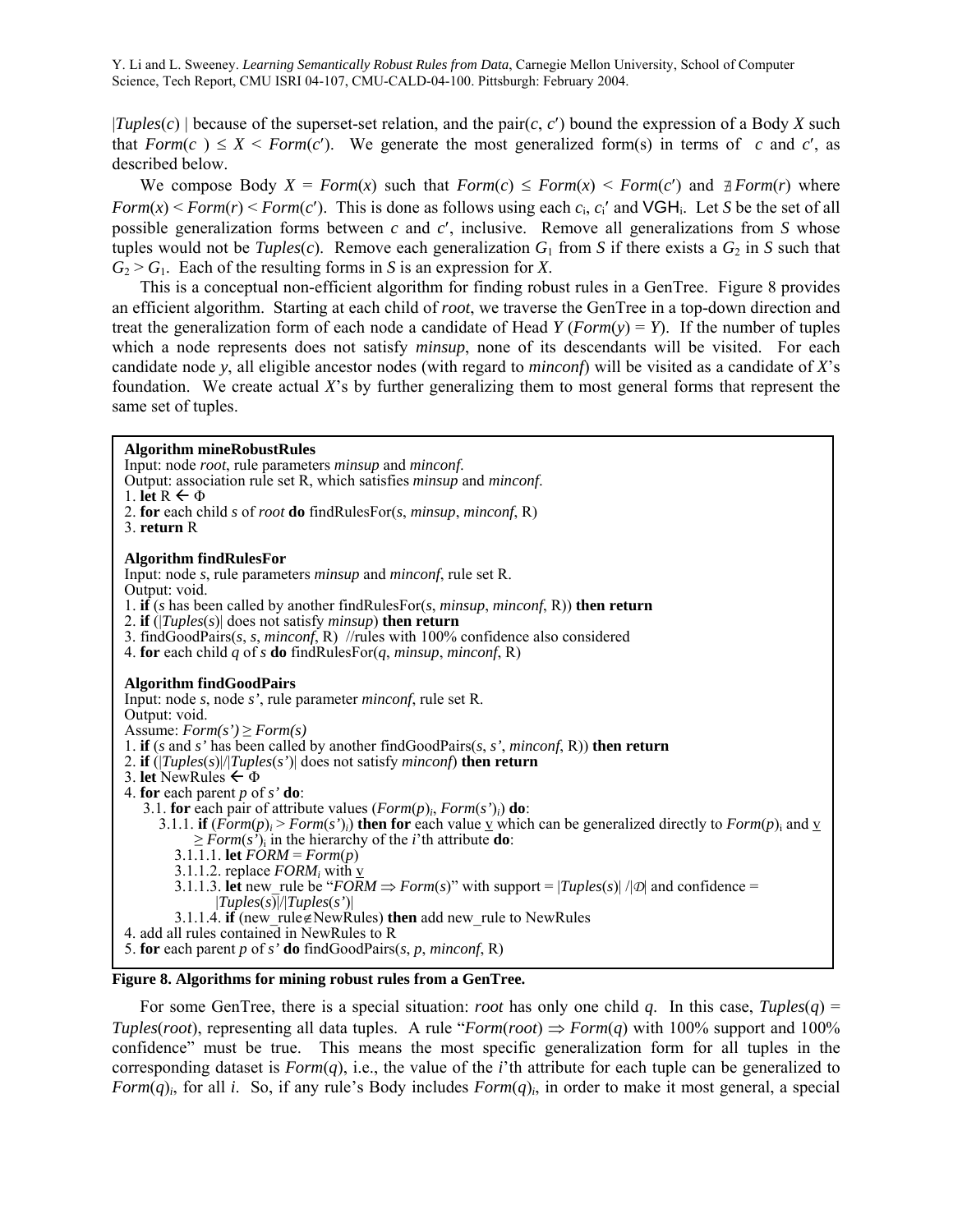operation is needed: replace *Form*(*q*)*i* with *Form*(*root*)*i*, i.e., the *i*'th attribute should be suppressed in Body. See Figure 9 for a rule mining example.



**Figure 9. Rule mining example: Head**  $Y = Form(y)$ **, a possible Body X is bounded by c and c'. Under usual** GenTree mining conditions, Body  $X = (0213^*, 199^{*/**} / **)$  based on *c* and *c'*. However, in the above GenTree, *c'* **is the only child** *q* **of** *root***, which is a special GenTree mining case in which we replace "199\*/\*\*/\*\*" with**  "\*\*\*\*/\*\*"" (supression). So finally, Body  $X = (0213^*, ****/**/*)$ , and the corresponding robust rule is **(0213\*, \*\*\*\*/\*\*/\*\*)** ⇒ **(02139, 1996/08/\*\*).** 

**Theorem1:** Given table  $\mathcal{D}$ , attribute set  $\mathcal{A} = \{A_1, \ldots, A_m\}$ , associated hierarchies and minimum support and confidence thresholds *minsup* and *minconf*, a rule generated by the GenTree algorithm is a robust rule.

**Proof sketch:** Condition 1 is satisfied as stated above; the property of conciseness guarantees condition 2 and the algorithm "generalize" in Figure 6 ensures that the GenTree constructed is consistent with the property of conciseness; condition 3 is satisfied by algorithm "findGoodPairs" in Figure 8.

 **Theorem2:** The set of rules generated by the GenTree algorithm is complete with regard to *minsup* and *minconf.*

**Proof sketch:** The theorem is guaranteed by the property of completeness, the algorithm "exploreNodePair" in Figure 6 ensures that the GenTree constructed is consistent with the property of completeness and the rule mining algorithm ensures that all possible Body-Head combinations are considered.

# **4. Experimental Results**

### **4.1 Voter List for Pittsburgh, Pennsylvania**

We conducted the first experiment on dataset  $\mathcal{D}_1$ , The 2001 voter list for ZIP 15213 in Pittsburgh, Pennsylvania having a total of 4,316 records [12]. The values of 8 attributes for each record, i.e. {*sex*, *birthdate* (*year*/*month*/*day*), *regis\_date* (*year*/*month*), *party\_code*, *ethnic\_code*, *income* (code), *home\_owner, havechild*}, were selected as a tuple. With rule parameters *minsup* = 2% and *minconf* = 50%, 8160 robust rules were learned after applying the GenTree algorithm. The following are rule examples:

 ${\{\text{*}, 196^*} \}/[1000]$  +  ${\{\text{*}, 198^*} \}/[1000]$  +  ${\{\text{*}, \text{*}, \text{*}, \text{*}\}}$  +  ${\{\text{}}$  +  ${\{\text{}}\}$  +  ${\{\text{}}\}$  +  ${\{\text{}}\}$  +  ${\{\text{}}\}$  +  ${\{\text{}}\}$  +  ${\{\text{}}\}$  +  ${\{\text{}}\}$  +  ${\{\text{}}\}$  +  ${\{\text{}}\}$  +  ${\{\text{}}\}$  +  ${\{\text{}}\}$  +  ${\{\text{}}$ 1960's and registered in 1980's tend to be Female." [Support: 2.2%, Confidence: 52.2%]

 ${\{*, ****, **}, ***, 19^{***} \}, R, W, *, D, * \} \Rightarrow {\{F, 19^{**} \}, ***, 19^{**} \}, R, W, *, D, F}$  "Republican Whites owning home tend to be females with no children." [Support: 2.1%, Confidence: 55.4%]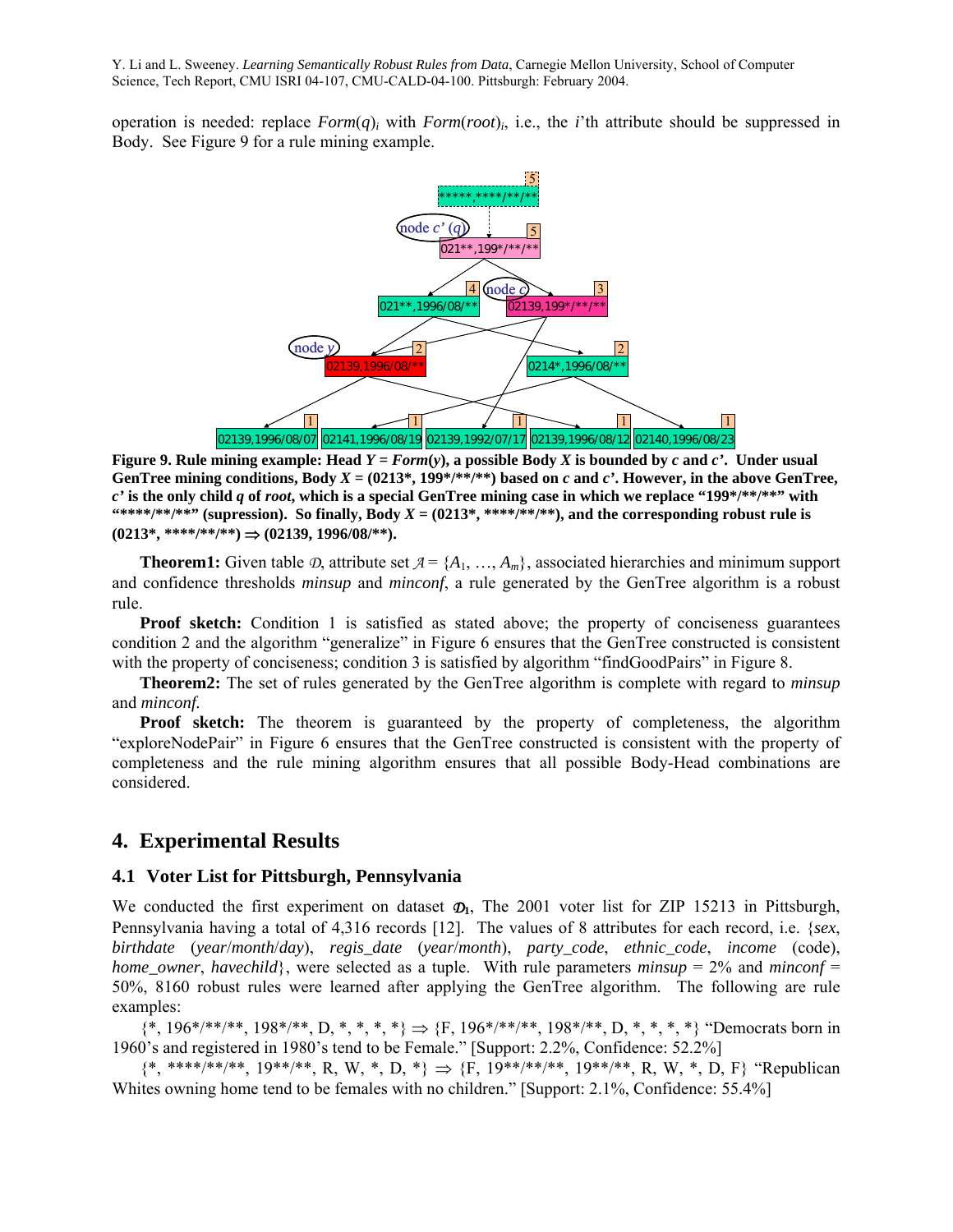Of the 8160 robust rules, 167 of them learned information in "depth". The ratio is not high because only 2 attributes, i.e. *birthdate* and *regis\_date*, have multi-level hierarchies; the remaining 6 attributes are treated as categorical, i.e. 1-level hierarchies, in original dataset.

Figure 10 shows the growth of GenTree Size for  $\Phi$ <sub>1</sub>. It is clear that the actual GenTree size is much, much smaller than the "extreme upper bound" and grows linearly with the number of tuples.

## **4.2 Voter List for Cambridge, Massachusetts**

We conducted the second experiment on the 1997 voter list for Cambridge, Massachusetts [11]. We randomly sampled 10,000 records as dataset  $\mathcal{D}_2$ , from the original 54,805 records. The values of 6 attributes for each record, i.e. {*5-digit ZIP*, *sex*, *birthdate* (*year*/*month*/*day*), *regdate* (*year*/*month*/*day*), *party*, *status*}, were selected as a tuple. With rule parameters *minsup* = 2% and *minconf* = 50%, 4140 robust rules were learned after applying the GenTree algorithm. Figure 11 shows a part of rules that were learned.

 Of the 4140 robust rules learned, 1117 of them learned information in "depth". Only 3 attributes in *D***2**, i.e. *5-digit ZIP*, *birthdate* and *regdate*, that are associated with multi-level hierarchies. We may infer that even larger portion of rules would learn "in depth" if more attributes have multi-level hierarchies.

 Figure 12 shows the growth of GenTree Size for *D***2**. It also indicates that the actual GenTree size is much, much smaller than the "extreme upper bound" and grows linearly with the number of tuples.



**for dataset "Cambridge Voter List, 1997".** 

| ZIP                  | Party Sex | <b>Birth</b>          | Reg                   | Status I | <b>Infers</b> | ZIP       | Party Sex | <b>Birth</b>          | Rea                   |       |          | Status   Support   Confidence |
|----------------------|-----------|-----------------------|-----------------------|----------|---------------|-----------|-----------|-----------------------|-----------------------|-------|----------|-------------------------------|
| $*****$              |           | $197^*/**$ /**        | 996/**/**  *          |          | l==>          | $1021**$  |           | $197^*/^{**}/^{**}$   | 1996/**/**            | ١A    | 3.27%    | 99.70%                        |
| 0213*                |           | $197^*/**$ /**/**     | $1996$ /**/**  *      |          | $ == >$       | 0213*     |           | $197^*/**$ /**        | 1996/**/**            | ıΑ    | 2.53%    | 99.61%                        |
| $*****$              | R         | $19**$ /**/**         | $1996$ /**/**  *      |          | ≕≕>           | $021**$   |           | $19^{**}/^{**}/^{**}$ | 1996/**/**            | $\mu$ | 2.01%    | 99.50%                        |
| 02138 D              |           | $19^{**}/^{**}/^{**}$ | $1996$ /**/**  *      |          | $ == >$       | 102138 ID |           | $19^{**}/^{**}/^{**}$ | 1996/**/**            | P     | $3.90\%$ | 99.49%                        |
| $*****$              |           | $19^{**}/^{**}/^{**}$ | $197^*/^{**}/^{**}$   |          | l==>          | $021**$   |           | $19^{**}/^{**}/^{**}$ | $197^*/**$            |       | 2.64%    | 83.02%                        |
| $02139$ <sup>*</sup> |           | $***$ /** /**         | $19^{**}/^{**}/^{**}$ |          | ==>           | 02139  D  |           | $***$ /** /**         | $19^{**}/^{**}/^{**}$ |       | 18.98%   | 57.90%                        |

**Figure 11. Sample from 4140 robust rules learned from Cambridge, Massachusetts voter data. The topmost rule reads "Women voters in this list born in the 1970's and registered in 1996, live in Cambridge (021\*\*) and are active." The bottom rule reads "Voters living in ZIP 02139 and registered in last century (19\*\*/\*\*/\*\*) tend to be Democrats."**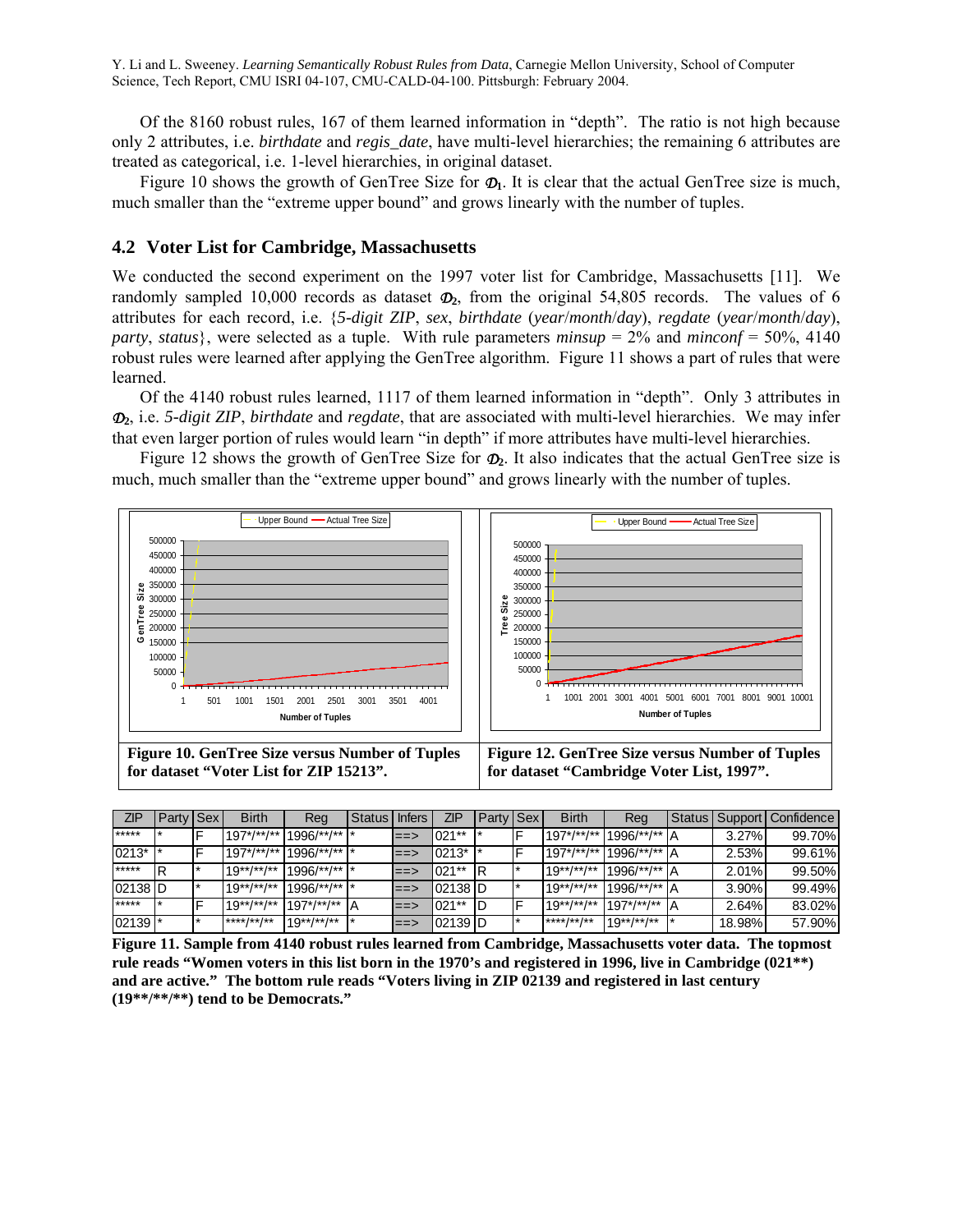## **4.3 Discussion of Experimental Results**

The number of rules learned through  $\Phi_1$  is almost twice that of  $\Phi_2$ , although  $|\Phi_1|$  is less than half of  $|\Phi_2|$ . This is not surprising because the former has 8 attributes while the latter has 6. The number of rules is should grow exponentially with the number of attributes.

The ratio of rules that learned information in depth is much higher for  $\Phi_2$  than for  $\Phi_1$ . The reason is, *D***2** has 3 attributes with multi-level hierarchies (*ZIP*, *birthdate*, *regdate*), but *D***1** has only 2 (*birthdate*, *regis\_date*).

 For experiments with both datasets, it is shown that the actual tree sizes are much, much smaller than the "extreme upper bound!"

## **4.4 Comparison to Fixed-Level Mining**

Because mining for robust rules is novel, we are unable to find other currently existing approaches against which to compare. However, theoretical comparisons between our approach and an adapted traditional a priori algorithm can be done.

 One way to adapt the traditional approaches that do not incorporate hierarchies to learn generalized rules is to replace base attribute values with generalized equivalents.

We experimented on  $\Phi_2$  based on the following settings for attributes with multi-level hierarchies, i.e. {*ZIP*, *birthdate*, *regdate*}: Free cross-level and 8 Fixed-level settings, e.g., (5-digit, year, year), (3-digit, year, decade) and (5-digit, decade, year). Figure 13 provides the comparison of the number of rules that can be learned based on the above settings. We are not surprised to see that the number of rules coming from any Fixed-level settings is much smaller than that of free cross-level. In order to analyze the distribution of these rules, we projected them on the support-confidence plane for each setting (Figure 14). After removing free cross-level rules which are overlapped by Fixed-level ones in terms of data corroboration, i.e. having the same set of supporting data tuples for Body and Head respectively, it turned out that there are as many as 2931 free cross-level left (Figure 15). Notice the large numbers of high confidence and of low support rules learned only by our method.



**Figure 13. Number of rules from cross-level versus fixed-level mining, having minimum support of 2% and minimum confidence of 50% with attributes {***ZIP***,** *birthdate***,** *regdate***}. Legend: (1) free cross-level; (2) 5-digit, year, year; (3) 3-digit, year, year; (4) 5-digit, decade, year; (5) 5-digit, year, decade; (6) 3-digit, decade, year; (7) 3-digit, year, decade; (8) 5-digit, decade, decade; (9) 3-digit, decade, decade.** 

The total number of rules generated by those 8 Fixed-level settings is  $(255 + 145 + ... + 512) = 3281$ , but in terms of data corroboration they only account for  $(4140 - 2931) = 1209$  rules. This redundant overlapping is due to the limited expressivity of traditional rule forms, which we will discuss further in the next section.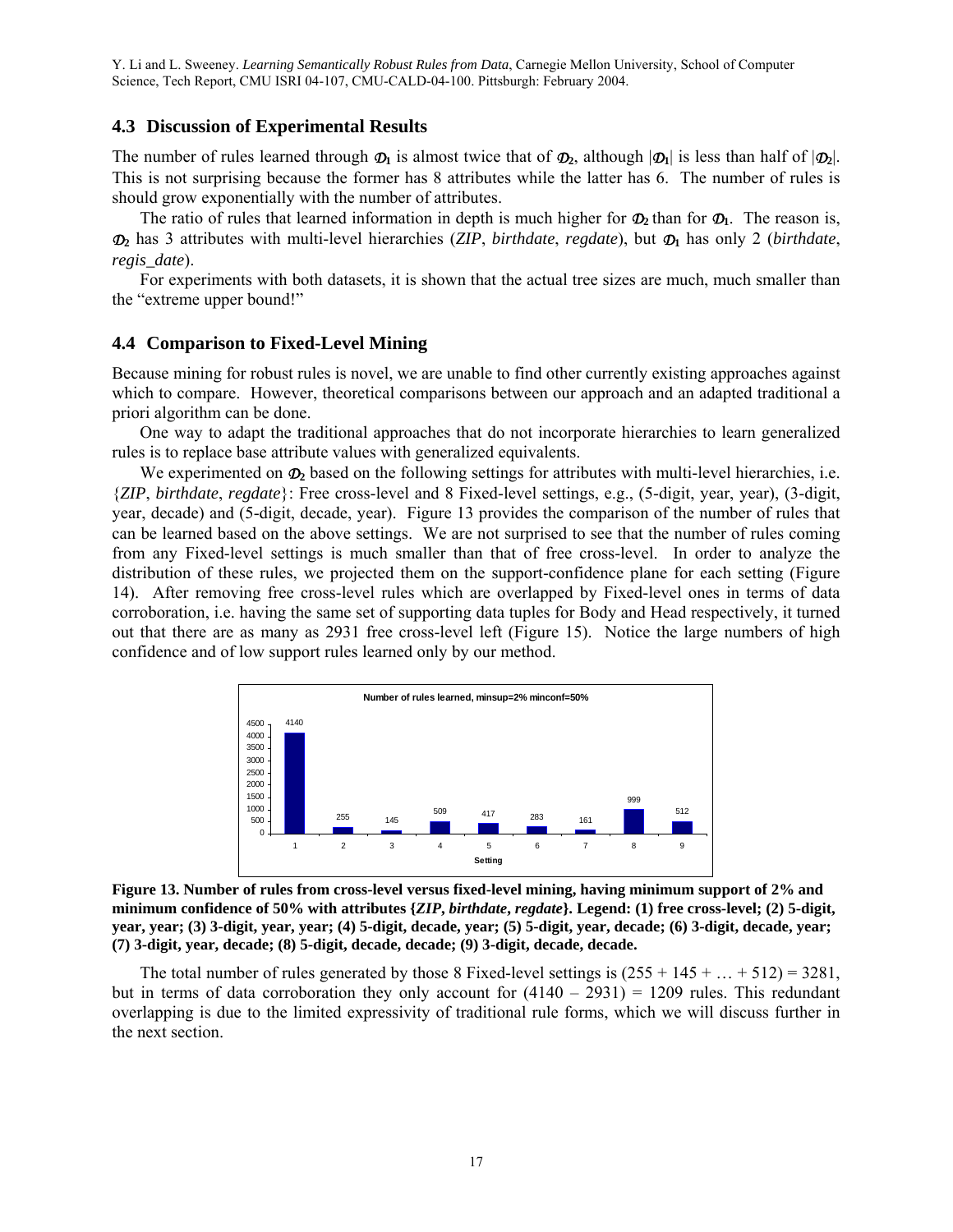

**Figure 14. Rules projected on support-confidence planes for different settings as described in Figure 11.** 



**Figure 15. Before (left) and after (right) removing overlaps: 4140 robust rules (left), 2931 remaining (right).** 

# **5. Discussion**

## **5.1 Comparison to Fixed-Level Mining**

Traditional rule mining methods, if adapted, are similar to mining fixed-level rules at all possible combination of levels. In transaction database domain, there is a concept of "frequent itemset" (Figure 16). Adapting this idea to relational database domain, we have a concept of "frequent attribute-value set". We use frequent attribute-value set with fixed levels of abstractions to demonstrate how traditional rule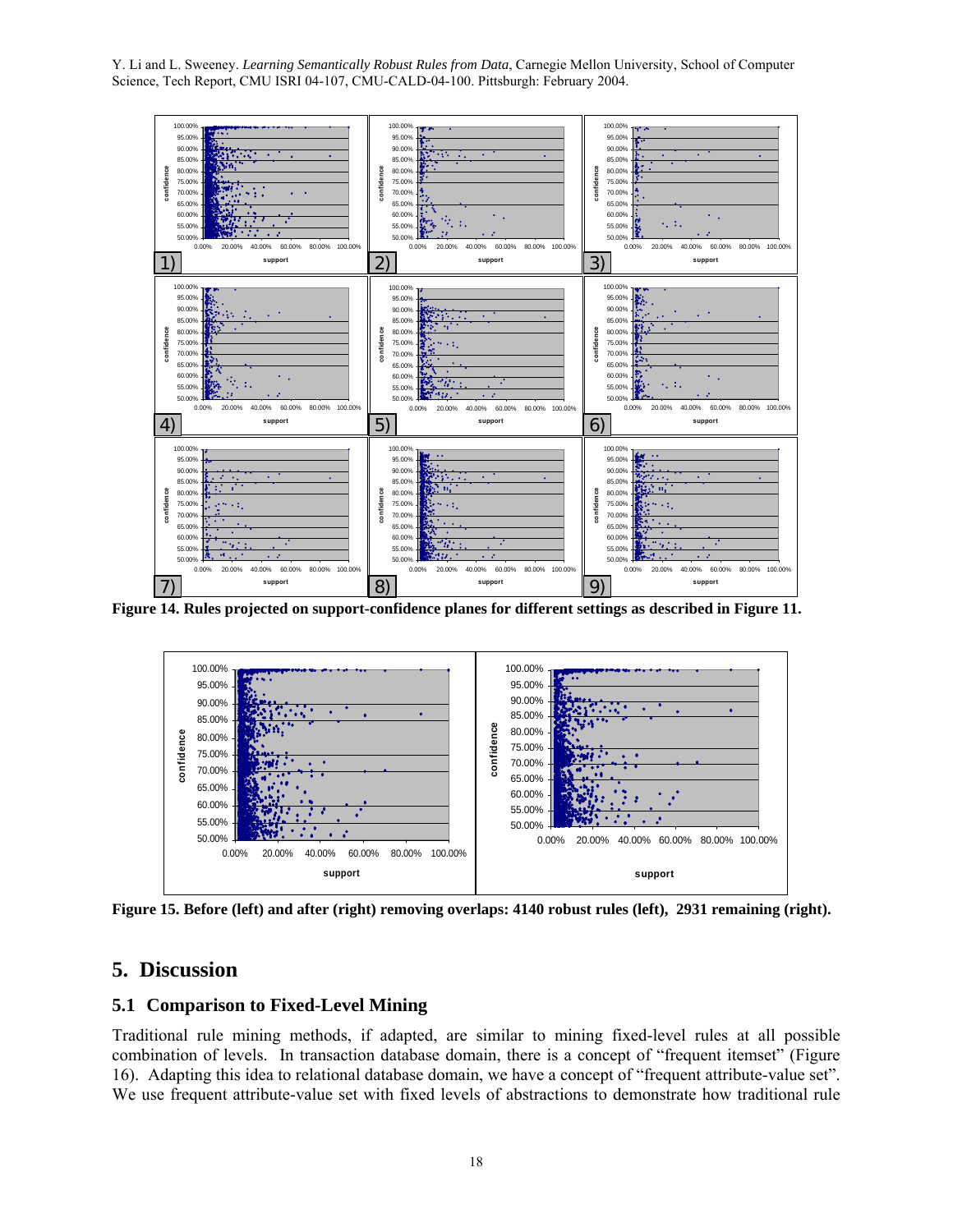mining approaches might be adapted to mine for multi-dimensional generalized association rules, though such rules are not necessarily robust.

Previous algorithms are mostly based on "Apriori", if adapted:

1. Scan database, for each attribute, find all "frequent 1-attribute-value sets" which satisfy *minsup* at different levels of corresponding hierarchies

2. Generate "frequent 2-attribute-value set" candidates by combining "frequent 1-attribute-value sets"

3. Scan database again for validation: find all "frequent 2-attribute-value sets" which satisfy *minsup*

4. Continue to find eligible "frequent k-attribute-value sets" based on "frequent (k-1)-attribute-value sets"

| <b>Items Bought</b> |                                 |     |
|---------------------|---------------------------------|-----|
| A,B,C               | <b>Frequent Itemset Support</b> |     |
|                     |                                 | 75% |
|                     |                                 | 50% |
|                     | <b>C</b> :                      | 50% |
| B.E.F               |                                 | 50% |

**Figure 16. Example of "frequent itemset".** 

 This adapted method is computationally expensive if *minsup* is small, due to costly candidate generation for "frequent attribute-value sets" involving many attributes. Of course, interesting rules are usually of small support. The adapted method also requires multiple scans over the table, which is a burden.

Rules mined by the adapted method are based on "frequent attribute-value sets." For a rule Body  $\Rightarrow$ Head, Body and Head are selected from the same "frequent attribute-value set". We treat a "frequent attribute-value set" as a form of (Body & Head), with subsets as Bodies and corresponding complementary subsets as Heads. An eligible pair must satisfy the *minconf* requirement. This requires extra computation to calculate these subsets and determine confidence.

 Rules mined from this adapted method can only learn additional attributes in Head, i.e., learning in "width," and is unable to provide more specific attribute values in Body, i.e., learning in "depth."

 In our GenTree algorithm only the most concise multi-dimensional generalizations are found, so there is no redundancy. Relations are expressed clearly by connections between nodes. We implemented an efficient rule mining algorithm based on GenTree, so there is no extra computational cost and no redundant rules. GenTree construction is computationally cheap for small *minsup* requirement, because there are no costly candidate generating and validating procedures to perform.

 Multi-dimensional generalized association rules are richer in expressivity, capable of expressing robust rules through learning in "depth".

| 7IP                | RegDate    |  |
|--------------------|------------|--|
| $\overline{02}139$ | 1996/08/07 |  |
| 02141              | 1996/08/19 |  |
| 02139              | 1992/07/17 |  |
| 02139              | 1996/08/12 |  |
| 02140              | 1996/08/23 |  |

**Figure 17. Dataset Example.** 

 In the dataset shown in Figure 17, consider tuple set {(02139, 1996/08/07), (02139, 1996/08/12)} for example. Using the adapted method: "frequent 2-attribute-value sets" were found and rules learned with *minsup*=40% and *minconf*=60%. The results are as follows:

 ${0213^*, 1996/**/**}, {0213^*} \Rightarrow {1996/**/**}$  [40%, 66.7%]  ${0213^*, 1996/08/**}, {0213^*} \Rightarrow {1996/08/**}$  [40%, 66.7%]  ${02139, 1996}$ <sup>\*\*</sup>/\*\*},  ${02139} \Rightarrow {1996}$ /\*\*/\*\*}  ${40\%, 66.7\%}$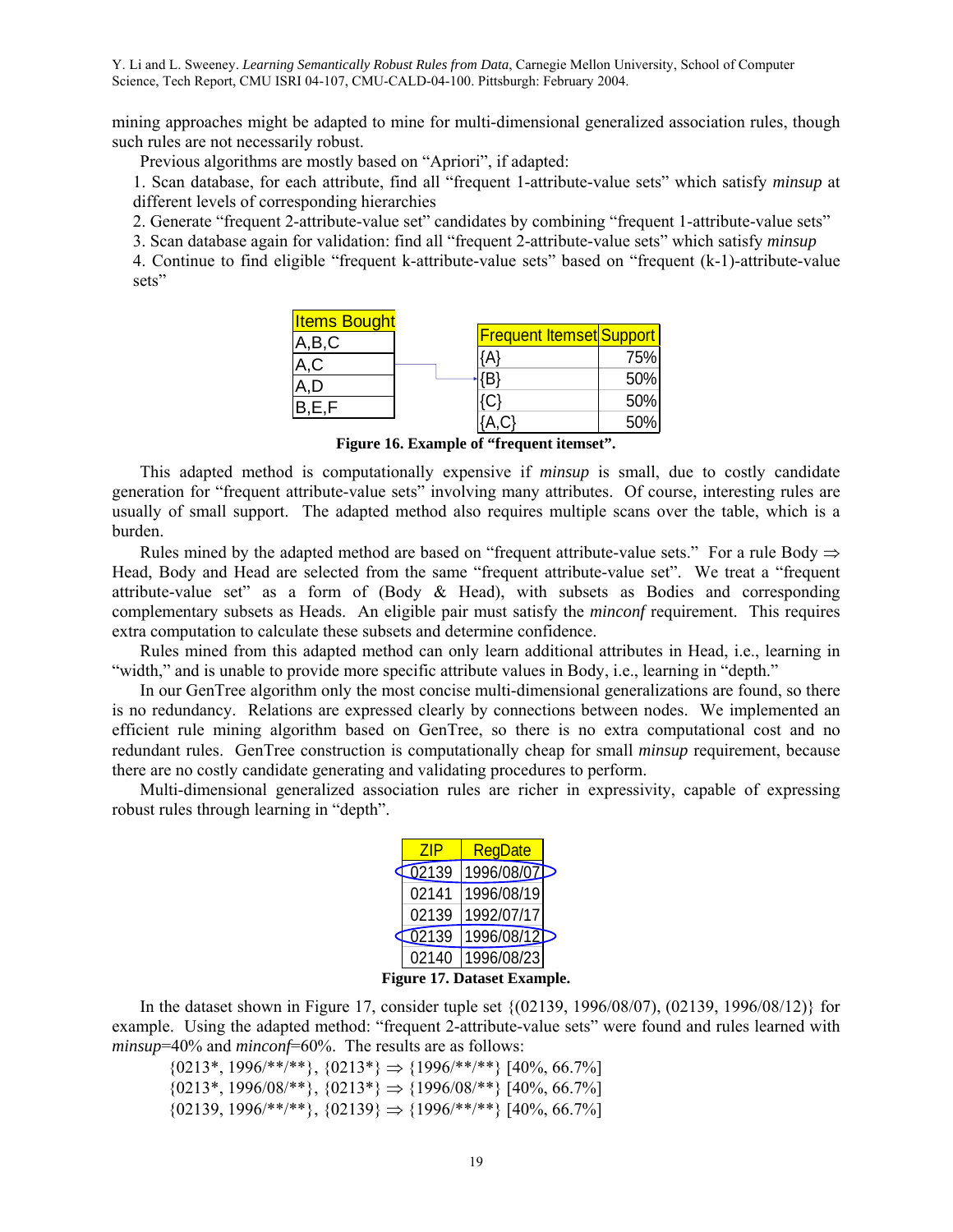${02139, 1996/08}$ <sup>\*\*</sup>,  ${02139} \Rightarrow {1996/08}$ <sup>\*\*</sup>}  $[40\%, 66.7\%]$ 

The above rules have redundancy and need extra pruning. The robust rule is:

 ${0213^*, ****/**/*}\Rightarrow {02139, 1996/08/** } [40\%, 66.7\%]$ 

 Below is the rule in a compatible traditional form. Our GenTree algorithm learns this rule automatically.

 ${0213^*} \Rightarrow {02139, 1996/08}$ <sup>\*\*</sup>}

## **5.2 Future Work**

**Multiple Hierarchies for an Attribute.** Rather than using a single VGH for an attribute, there are situations in which multiple VGH's seem natural because they capture different criteria for describing a value. Even though these descriptions can be encoded into a single hierarchy and GenTree used to mine robust rules, different rules result depending on the level at which the encoding takes place. Here is a simple example. Consider a relational table of customer demographics and purchased beverages. An "isa" hierarchy associates both milk and juice as beverages in the top levels, and brands of juices and milks in the lower levels. But some juices and milks have the same brands. We could alternatively have the hierarchy organized first by brand and then by type of beverage. Notice how the same rules learned from these two different hierarchies may have different values for support and confidence! This happens because the ordering of characteristics within a hierarchy matters not only semantically, but also quantifiably. Replacing this imposed ordering of characteristics with multiple hierarchies (e.g., separate beverage and brand hierarchies) for the same attribute poses another new exploration in rule mining. An extension to GenTree construction seems particularly well suited to accommodate attributes having multiple hierarchies. Additional nodes representing the various forms of cross-level generalizations using the hierarchies would be added. Mining robust rules from the revised GenTree would then use the same algorithm as presented herein.

**Size of a GenTree.** The extreme upper bound of a GenTree is much, much larger than the size of a GenTree in practice because of the ways in which tuples combine. In the real-world, tuples tend not to represent every possible combination of values. Also, in real-world data the number of tuples tends to be much larger than the number of attributes, thereby increasing the number of tuples likely to share common values. The actual size of a GenTree is related to the fractal dimension of the data. Exploring this relationship further allows us to determine a tighter upper bound based on the fractal dimension. There will be two key components here: 1) how to estimate the fractal dimension of a dataset with attribute hierarchies in a fast yet accurate way, and 2) how to incorporate the fractal dimension in the upper bound formula.

**Privacy and k-anonymized data.** The notion of *k*-anonymized data is simple. Given a table in which each tuple contains information about a single person and no two tuples relate to the same person, a table is *k*-anonymized if for every tuple there are at least *k*-1 other tuples in the table having the same values over the attributes considered sensitive for re-identification [10]. A *k*-anonymized table provably provides privacy protection by guaranteeing that for each tuple there are at least *k* individuals to whom the tuple could refer. The use of *k*-anonymity fits nicely into stated laws and regulations because these expressions need only identify a population, attributes, and a value for *k*, all of which are easy to formulate in human language. Despite its popularity, however, the use of *k*-anonymized data has been limited due to a lack of methods to learn from the data. Because GenTree stores the number of tuples at each node that account for the generalized form of the node, it is easy to see that GenTree could be used to produce *k*-anonymized data. More importantly, GenTree would be the first to mine association rules from *k*-anonymized data. These are natural by-products of this work.